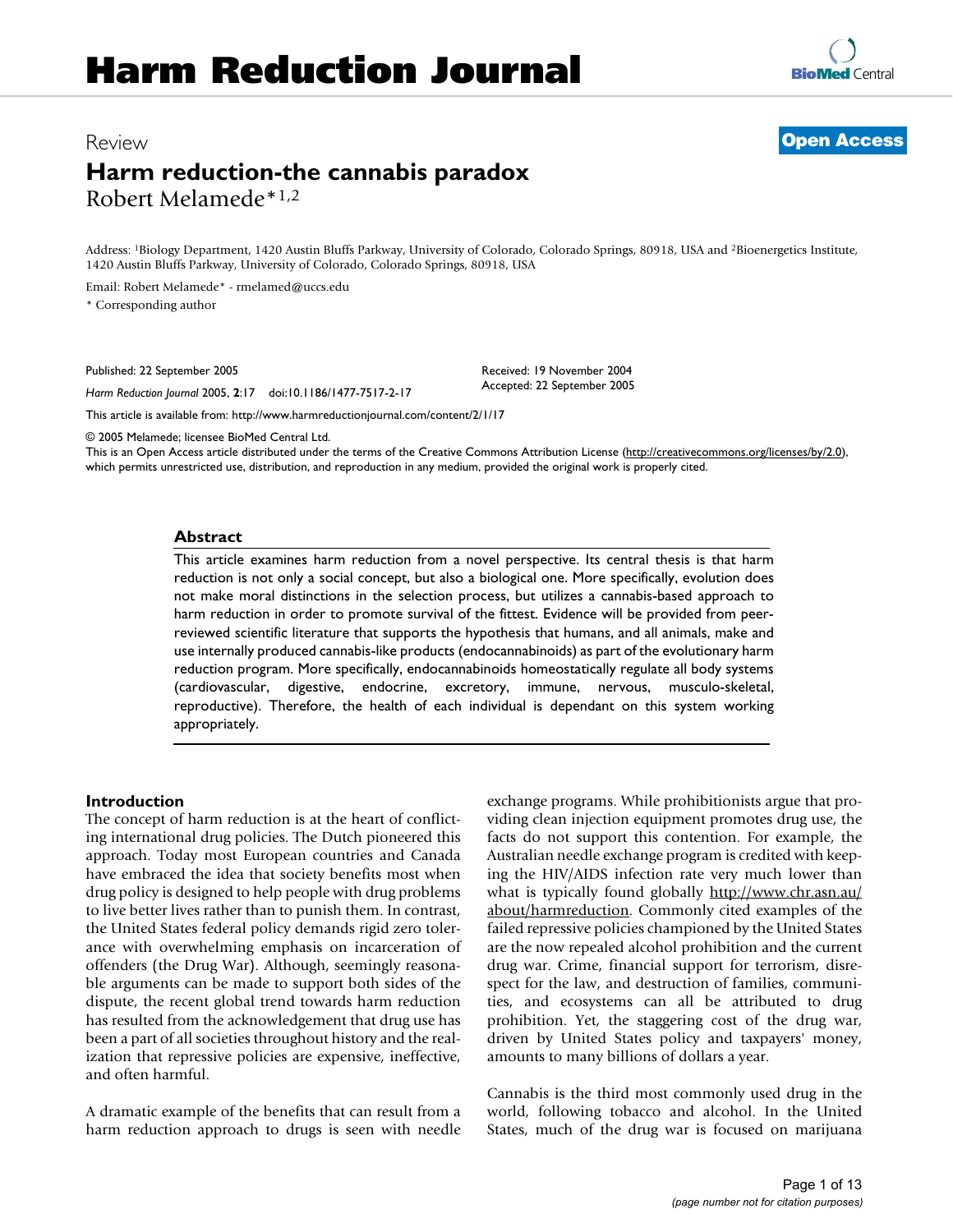(over 700,000 people arrested last year alone). Is there justification for this policy? The gateway theory states marijuana use leads to the use of other drugs, and drives the U.S. policy despite evidence that suggests alcohol and tobacco use may foster the gateway effect [1,2]. In contrast, countries that support harm reduction focus their enforcement and social support efforts on "hard drugs." Consequently, many countries have effectively decriminalized marijuana. Holland, having the most liberalized drug laws, does not have more cannabis users (over age twelve) than do more repressive countries, and the per capita number of heroin users is also lower [http://](http://www.drugpolicy.org/global/drugpolicyby/westerneurop/thenetherlan/) [www.drugpolicy.org/global/drugpolicyby/westerneurop/](http://www.drugpolicy.org/global/drugpolicyby/westerneurop/thenetherlan/) [thenetherlan/](http://www.drugpolicy.org/global/drugpolicyby/westerneurop/thenetherlan/). The Dutch Ministry of Justice estimates that 0.16% of cannabis users are heroin users. This figure does not support cannabis being a gateway drug. Data from the 2000 National Household Survey on Drug Abuse (U.S. Department of Health and Human Services, Substance Abuse and Mental Health Services Administration) also shows that the vast majority of people who try cannabis do not go on to use hard drugs.

A little explored question is what does harm reduction specifically mean with respect to cannabis consumption? This article will address cannabis harm reduction from a biological perspective. Two directions will be examined: what are the biological effects of cannabis use and what are the social effects that emerge from the biological foundation.

Like many substances that are put into the human body, there can be positive or negative consequences that result from cannabis consumption, depending on amount, frequency, quality, and probably most importantly, the idiosyncratic biochemistry of the user. Prohibitionists concentrate their efforts on the negative effects of cannabis use, while anti-prohibitionists tend to focus on the positive effects. If we assume that both sides have valid arguments, the issue to be resolved is one of balance between the negative and positive effects. Would a policy of tolerance, or prohibition, be more likely to reduce harm overall? Which policy would better serve society as a whole, as well as problematic drug users?

Biological science can be more objectively evaluated than social science. The central theme that will be presented in this article is that appropriate cannabis use reduces biological harm caused by biochemical imbalances, particularly those that increase in frequency with age. Proper cannabis use, as distinguished from misuse, may have significant positive health effects associated with the way cannabis mimics natural cannabinoids. In essence, it is proposed that the endocannabinoid system, selected by 600 million years of evolution, is a central mediator of biological harm reduction through its homeostatic activities. The social implications of cannabis use will be viewed as emerging from the biological platform. Herein lies the paradox of cannabis and harm reduction. Is appropriate use of cannabis better than no use?

#### **The Controversy**

Cannabis use can be divided into three categories, recreational, medical, and religious. The latter will not be examined in this article. Some, including those who favor or oppose cannabis use, presume recreational and medical use are the same. On the one side, it is often claimed that any cannabis use is justified by some underlying medical need. On the other side, cannabis use is presumed to have no medical value, with the implication that those who use it are simply "getting stoned." While the former claim may be too extreme, the latter defies current scientific understanding of the biological functions of the endocannabinoids. While many people are reluctant to approve recreational cannabis use, it appears that most people support medical use. The United States Federal Government denies that there is any valid medical use for cannabis, while the National Institute of Drug Abuse (NIDA) provides marijuana on a monthly basis to a few medical users through the compassionate Investigatory New Drug (IND) program of the Food and Drug Administration (FDA). Nevertheless, a number of states, through either legislative action or voter initiative, have approved the use of medical marijuana[3].

#### **Current Federally Approved Medical Marijuana Uses**

In order to better assess arguments for and against the medical use of marijuana, the scientific evidence for the health benefits of cannabis will be reviewed below. It should be noted that the federally supplied cannabis users have been receiving and using cannabis for 11 to 27 years with clinically demonstrated effectiveness in the treatment of glaucoma, chronic musculoskeletal pain, spasm and nausea, and spasticity of multiple sclerosis [4]. Furthermore, there is no evidence that these patients have suffered any negative side effects from their cannabis use.

#### **The Endocannabinoid System**

Cannabis preparations have been used medically for thousands of years for illnesses such as epilepsy, migraine headaches, childbirth, and menstrual symptoms. However, it is only relatively recently that the active components have been identified and their mechanisms of action have begun to be understood. While delta-9-tetrahydrocannabinol (THC) was first synthesized by Mechoulam in 1967 [5], it was not until 1990 that the cannabinoid receptor was localized in the brain [6] and cloned [7]. Since then, discoveries in the field have proceeded at an ever-increasing pace. The discovery of cannabinoid receptors on cells naturally prompted the search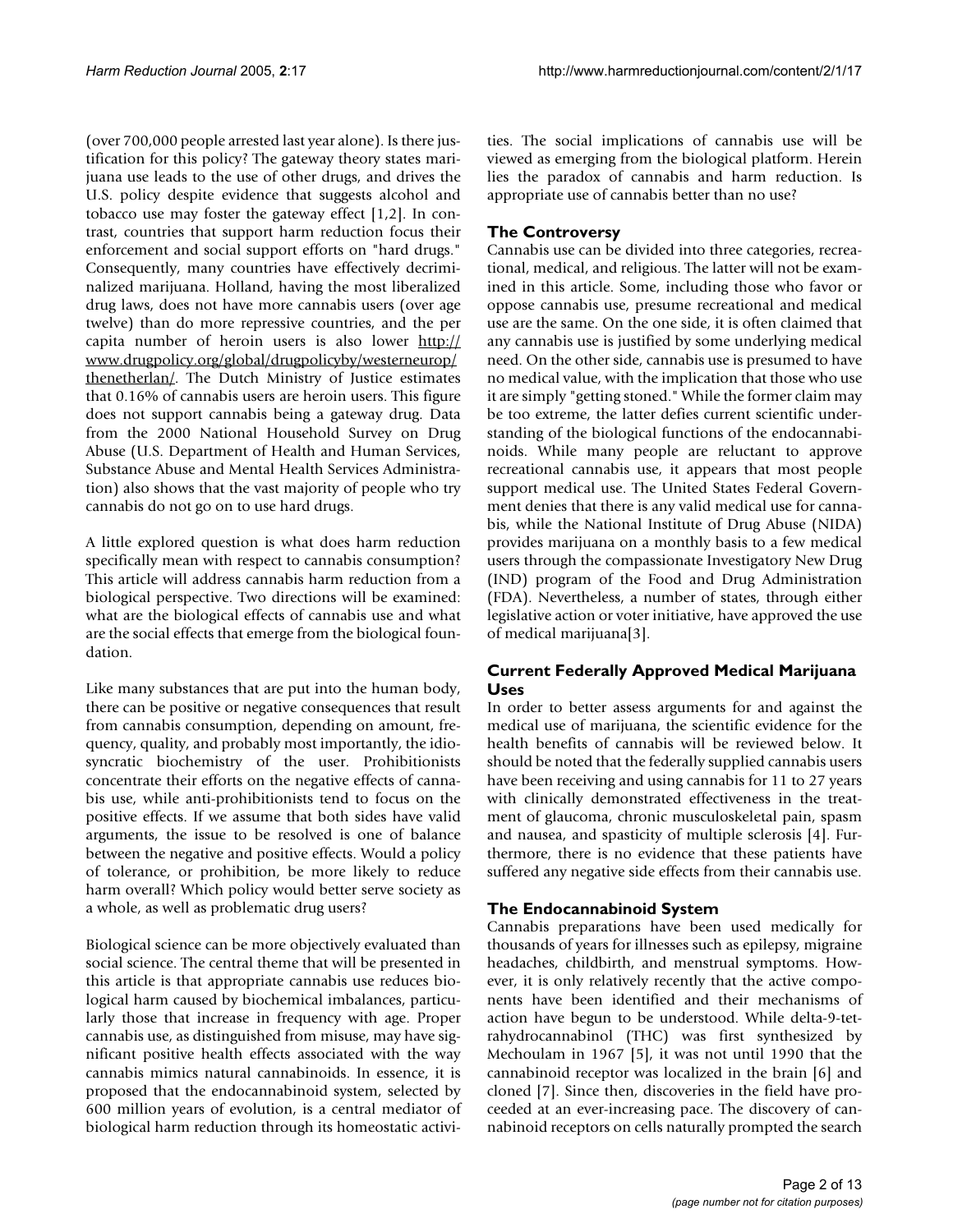for internal compounds (endogenous ligands) that would activate the receptors since it seemed unlikely that cannabis receptors had evolved so people could partake of cannabis. In 1992, anandamide was discovered [8]. This lipid metabolite was the first ligand of an ever-expanding class of molecules known as endocannabinoids (internal marijuana-like compounds) to be discovered. Endocannabinoid synthesis, degradation, transport, and receptors together form the endocannabinoid system.

The broad therapeutic potential that can result from correctly manipulating the endocannabinoid system is just beginning to be realized[9,10]. In fact, major pharmaceutical companies, and university researchers all around the world are now engaged in the cannabinoid-related research [11]. Their efforts focus on learning how the endocannabinoid system functions, and on how to manipulate it in order to increase or decrease its activity, depending on the illness or condition under consideration. GW Pharmaceuticals in Britain has been developing and testing a plant extract-based product line that is in clinical trials in Britain and Canada [[12](#page-9-0)]. The results thus far have been positive to the extent that Bayer AG has entered into a 25-million-dollar distribution agreement for GW's product, Sativex which has recently been approved in Canada. In contrast, Sanofi Research has developed an antagonist that will inhibit the ability of endocannabinoids to stimulate hunger and thus potentially be useful for weight control.

# **Evolution of Endocannabinoids**

The cannabinoid system appears to be quite ancient [13,14], with some of its components dating back about 600 million years to when the first multicellular organisms appeared. The beginnings of the modern cannabinoid system are found in mollusks [15] and hydra [16]. As evolution proceeded, the role that the cannabinoid system played in animal life continuously increased. It is now known that this system maintains homeostasis within and across the organizational scales of all animals. Within a cell, cannabinoids control basic metabolic processes such as glucose metabolism [17]. Cannabinoids regulate intercellular communication, especially in the immune [18] and nervous systems [19]. In general, cannabinoids modulate and coordinate tissues, organ and body systems (including the cardiovascular [20], digestive [16], endocrine [21], excretory [22,23], immune [18], musculo-skeletal [24], nervous [19], reproductive [25], and respiratory [26] systems). The effects of cannabinoids on consciousness are not well understood, but are well known, and underlie recreational cannabis use. These effects also have therapeutic possibilities [27].

# **Cannabinoids: Homeostatic Regulators**

The homeostatic action of cannabinoids on so many physiological structures and processes is the basis for the hypothesis that the endocannabinoid system is nothing less than a naturally evolved harm reduction system. Endocannabinoids protect by fine-tuning and regulating dynamic biochemical steady states within the ranges required for healthy biological function. The endocannabinoid system itself appears to be up- or down-regulated as a function of need. As will be detailed later in this article, endocannabinoid levels naturally increase in the case of head injury and stroke [28], and the number of cannabinoid receptors increases in response to nerve injury and the associated pain [29]. In contrast, the number of cannabinoid receptors is reduced when tolerance to cannabinoids is induced [30].

# **Physical Characteristics of Living Systems**

To illustrate the multidimensional biochemical balancing act performed by cannabinoids, a variety of endo- and exocannabinoid activities will be reviewed below. In order to appreciate these activities a brief introduction to cell biology may provide the context for this review. All life is dependant upon the maintenance of its dynamic organization through sufficient input of nutrients and removal of wastes. The more complicated an organism is, the more complex the coordination required to accomplish the essential tasks necessary to maintain this vital flow of inputs and outputs. Coordination requires communication. Cells communicate by thousands of different, but specific, receptors on cell surfaces that respond to thousands of different, but also specific, molecules (ligands) that bind to the receptors. A receptor that is bound to its activating ligand causes biochemical changes to occur in the cell. In response to such regulatory signals on the membrane, biochemical regulation within the cell occurs at the level of gene expression as well as at the level of enzyme action and other processes outside the nucleus. Ultimately these changes, through complex biochemical pathways, allow cells to divide, carry out specialized tasks, lie dormant, or die. Any of these cellular activities, when not properly coordinated, can result in illness. Two major categories of disease states are those that result from acute illness commonly caused by infections and those that are age-related. Historically, in the United States, the cause of death has transitioned from being pathogen-induced to age-related. Current scientific literature regarding cannabis indicates that its use is often bad for the former but good for the latter (see Immunology section below).

# **Cannabinoids and Brain Disorders**

Since cannabis' action on the brain is most widely known due to its recreational use, the nervous system will serve as the starting point for examining cannabinoid activity as an example of a natural biological harm reduction system.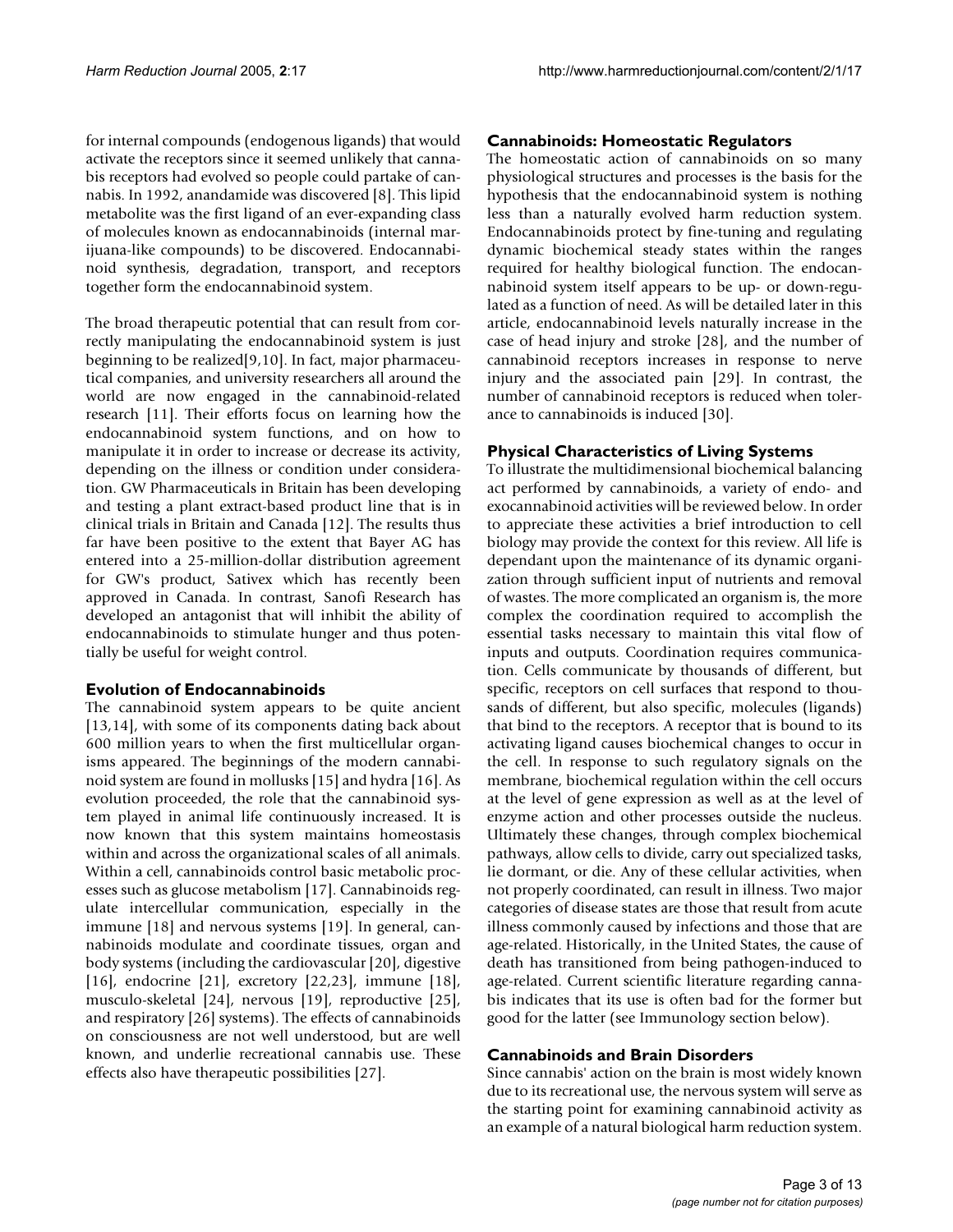Numerous disease states associated with the nervous system will be seen as potential targets for cannabinoidbased therapy [31]. The nervous system is composed of nerve and supporting cells. In addition to the role cannabinoids play in a healthy nervous system [32], the regulatory effects of cannabinoids in cases of stroke [28], Parkinson's disease [33], Huntington's disease [34], amyotrophic lateral sclerosis (ALS) [35], Alzheimer's disease [36], glioma (a type of brain tumor), [37] multiple sclerosis [38], seizures[39], and pain [40,41] will be examined.

#### **Cannabinoids and the Healthy Brain**

In a healthy individual, cannabinoids play a direct role in neurotransmission of many nerve cell types. They exhibit the unusual property of retrograde transmission, in which the cannabinoid neurotransmitter diffuses backwards across the neural cleft to inhibit the presynaptic action potential [42]. This function essentially regulates the sensitivity of a nerve cell by acting as a feedback mechanism that prevents excessive activity. Some nerve cells die when they are excessively stimulated by excitatory neurotransmitters (excitotoxins) such as glutamate. Cannabinoids can reduce the level of stimulation and protect against this form of cell death [43,44]. In addition to their down-regulatory effect on neurotransmission, cannabinoids play other roles in reducing this type of cell death (biological harm reduction) by regulating the role of interleukin-1 (IL-1, an inflammatory cytokine) and the IL-1 receptor antagonist (IL-1ra) [45]. For example, cannabinoids were shown to modulate the release of IL-1ra thereby protecting against IL-1 assisted cell death [46].

The role of cannabinoids in neurological health and disease goes beyond the prevention of cell death and regulates neuronal differentiation. Cannabinoid receptors are functionally coupled to the fibroblast growth factor receptor (FGF). The FGF receptor, when stimulated, activates lipid catabolism via diacylglerol (DAG) lipase which causes the hydrolysis of DAG to produce 2-arachidonyl glycerol (2AG) [47]. 2AG is an endocannabinoid shown to be important for axon growth and guidance[48]. This function is critical for nerves to innervate their target effectors. The ability to control these fundamental neurological activities, in conjunction with the anti-inflammatory properties of cannabinoids, is likely to have important regenerative health benefits for people suffering from neurological damage as occurs with stroke or injury [28].

# **Multiple Sclerosis**

Both animal and human studies provide strong evidence of the therapeutic potential of cannabinoids to provide relief from a number of neurological disease states [49]. The use of cannabinoids to treat people suffering from multiple sclerosis (MS) is an excellent example of the

importance of "medical marijuana" as an agent of harm reduction[50] MS is a neurodegenerative disease in which the immune system attacks components of the nervous system. The axons of many central nervous system (CNS) neurons are surrounded by a myelin sheath that acts much like an insulator around a wire. MS is associated with the degradation of the myelin sheath that leads to loss of axon function and cell death, thus producing the disease symptoms.

Cannabis-based therapies for the treatment of MS can provide symptomatic and true therapeutic relief. On the one hand, cannabinoids help to reduce spasticity in an animal model of MS (chronic relapsing experimental autoimmune encephalomyelitis (CREAE) [51]. However, the involvement of the cannabinoid system in the etiology of MS goes much deeper. MS is in reality an autoimmune disease. In order to appreciate why cannabinoids can have in important role, beyond what has already been mentioned, in treating MS on a mechanistic level [52], a brief introduction to immunology is required.

#### **Cannabinoids and the Immune System**

The role of the immune system is simplistically thought of as protecting us from foreign attack. More inclusively, however, the immune system has the biological function of modulating the life, death, and differentiation of cells in order to protect us. The immune system accomplishes these tasks, in part, by balancing two mutually opposed pathways known, respectively, as the "Th1" and "Th2" response. The Th1 immune response is critical for fighting infections caused by specific infectious agents [53]. This function is inhibited by cannabinoids. Thus cannabinoids are important homeostatic modulators of the immune system. While often classified as immune inhibitors, cannabinoids actually promote the Th2 response while they inhibit the Th1 response. Therefore cannabinoids are immune system modulators. A specific cannabinoid receptor (Cb2) [54] is found on most cells of the immune system.

# **Th1 Immune Response**

The Th1 pathway is proinflammatory and functions by inducing the defensive production of free radicals that are vital for fending off pathogens, especially intracellular pathogens, such as those that cause Legionnaire's disease, Leishmania, and tuberculosis. Accordingly, the use of cannabis should be avoided when the Th1 arm of the immune system is needed to fight a particular disease. Although contagion as well as immune suppression may have been involved, a recent study supports this perspective, in that a cluster of new tuberculosis cases was traced to a shared water pipe [55]. Free radical production, inflammation and cell-mediated immunity are characteristic of the Th1 response. The targeting of infectious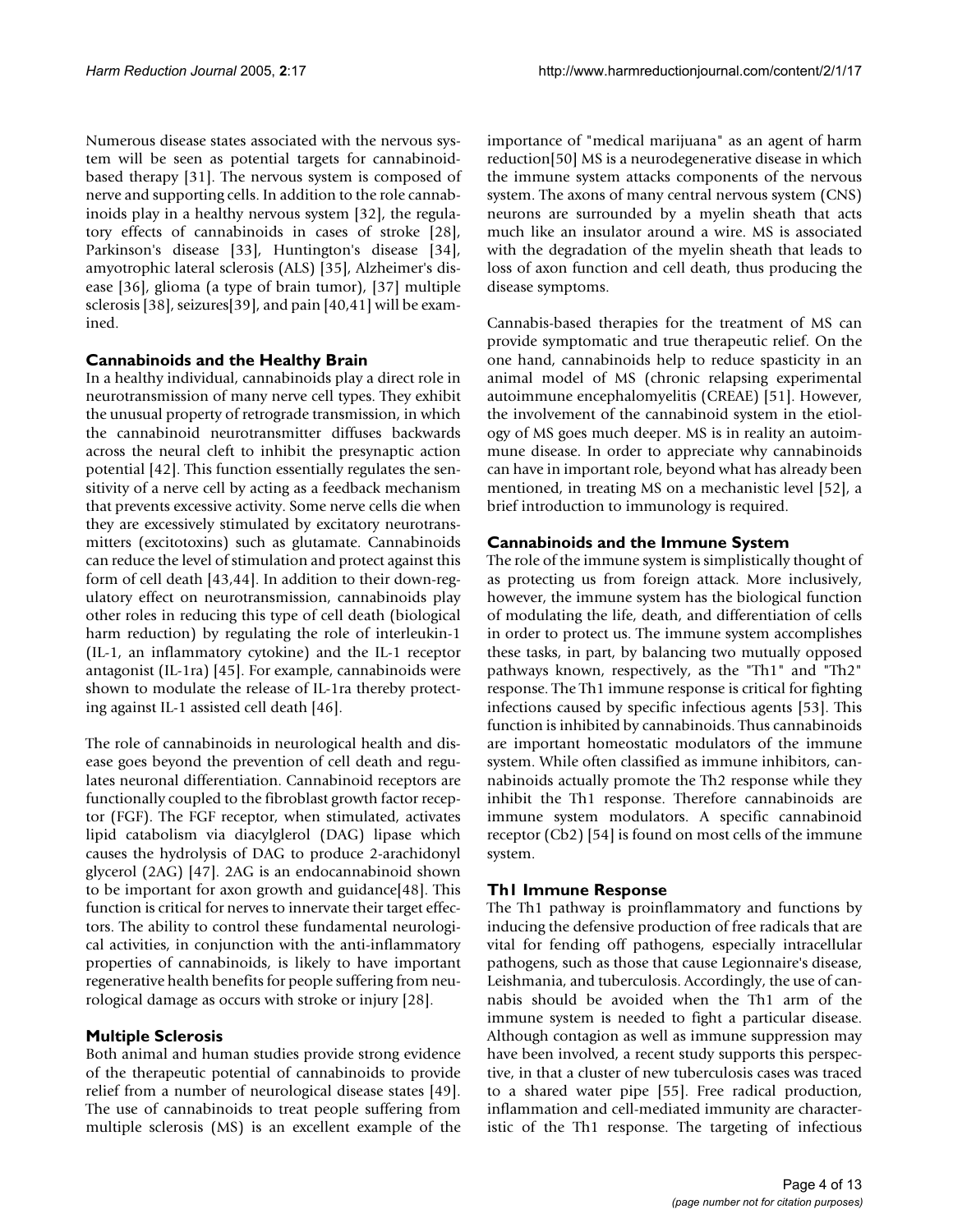organisms, or infected cells, by a Th1 immune response results in healthy surrounding cells being exposed to free radicals. Much as if radiation had been applied, there is collateral damage that occurs with a targeted Th1 immune response.

#### **Cannabinoids and Th1 Mediated Auto-Immune Diseases**

In contrast to the Th1 immune response, the Th2 immune response promotes the humoral arm of the immune system. It turns down the Th1 response, is characterized by antibody production, and is typically anti-inflammatory. Ideally, the Th1 and Th2 pathways are functionally balanced to optimally meet the survival needs of an organism in its environment. In reality however, many autoimmune diseases, and other age related diseases, are characterized by an excessive Th1-driven immune response at the site of the of the tissue damage involved. Multiple sclerosis, arthritis, Crohn's disease, and diabetes are all diseases that fall into this category.

The therapeutic impact of cannabinoids on these diseases can be dramatic. For example, when rodents were given experimental autoimmune encephalomyelitis (EAE) as an MS animal model and were treated with cannabinoids, the results were profound [56]. In a study that involved both guinea pigs and rats, 98% of the EAE animals that were not treated with THC died. In contrast, greater than 95% of THC-treated animals survived. They had only mild symptoms with a delayed onset or no symptoms at all. The capacity of cannabinoids to down-regulate a spectrum of auto-immune diseases should serve as a warning against the long term use of CB1 inhibitors for weight control. Such drugs are currently in the regulatory pipeline [57] and one of the participants in the clinical trial unexpectedly developed multiple sclerosis [58].

# **Cannabinoid Actions-Biphasic Responses**

The brief interludes into cell biology, neurology, and immunology provide a biological platform for considering how cannabinoids might impact a variety of other disease states. It is important to keep in mind that in its role as a general homeostatic modulator, too much or too little cannabinoid activity can be harmful. Cannabinoid levels or concentration ranges vary as a function of an organism's genetics, the cell types under consideration, and their health and environment. Care must be taken when evaluating the scientific literature on cannabinoids and their effects. Cannabinoids often exhibit biphasic responses [59]. Low doses of cannabinoids may stimulate the Th2 immunological response, whereas high doses may inhibit the Th2 response and shift the balance in favor of a Th1 response. From a harm reduction perspective, these observations demonstrate the critical importance of dose-dependent, disease-dependent, statedependent, and individually tailored approaches to cannabis therapeutics [60].

The use of cannabinoids in the treatment of Parkinson's disease is an example of a condition where excessive or deficient cannabinoid activity may prove problematic. Parkinson's disease results from the loss of levodopamine (L-dopa) producing neurons. In an animal model of Parkinson's disease, L-dopa producing cells are killed with 6-hydroxydopamine. Rats so treated exhibit spontaneous glutamatergic activity that can be suppressed by exo- as well as endocannabinoids [61]. The standard treatment for Parkinson's disease involves L-dopa replacement therapy. Unfortunately, this treatment often results in dyskinesia (abnormal voluntary movements). Recent clinical trials have shown that cannabinoid treatment reduces the reuptake of gamma-aminobutyric acid (GABA) and relieves the L-dopa-induced dyskinesia [33], as well as L-dopa induced rotations in 6-hydroxydopamine-lesioned rats [62]. In contrast to the potential benefits of cannabinoid agonists just cited, using a different animal model, the cannabis antagonist SR141716A reduced reserpine-induced suppression of locomotion [63]. Thus, in this model locomotion was restored by inhibiting the endocannabinoid pathway.

#### **Cannabinoids and Cancer**

Possibly the greatest harm-reducing potential afforded by cannabinoids comes from their use by cancer patients. Cannabinoids possess numerous pharmacological properties that are often beneficial to cancer patients. Many people are aware of the anti-emetic and appetite stimulating effects of cannabinoids [64]. A systemic study designed to quantify the efficacy of cannabinoids as an anti-emetic agent examined data from 30 randomized controlled studies that were published between 1975 and 1997 and included 1366 patients who were administered non-smoked cannabis [65]. For patients requiring a medium level of control, cannabinoids were the preferred treatment (between 38% and 90%). This preference was lost for patients requiring a low or a high level of control. Sedation and euphoria were noted as beneficial side effects, whereas dizziness, dysphoria, hallucinations, and arterial hypotension were identified as harmful side effects.

The cancer cell killing [66] and pain relieving properties of cannabinoids are less well known to the general public. Cannabinoids may prove to be useful chemotherapeutic agents [67]. Numerous cancer types are killed in cell cultures and in animals by cannabinoids. For example, cannabinoids kill the cancer cells of various lymphoblastic malignancies such as leukemia and lymphoma [68], skin cancer [69], glioma [70], breast and prostate cancer [71], pheochromocytoma [72], thyroid cancer [73], and color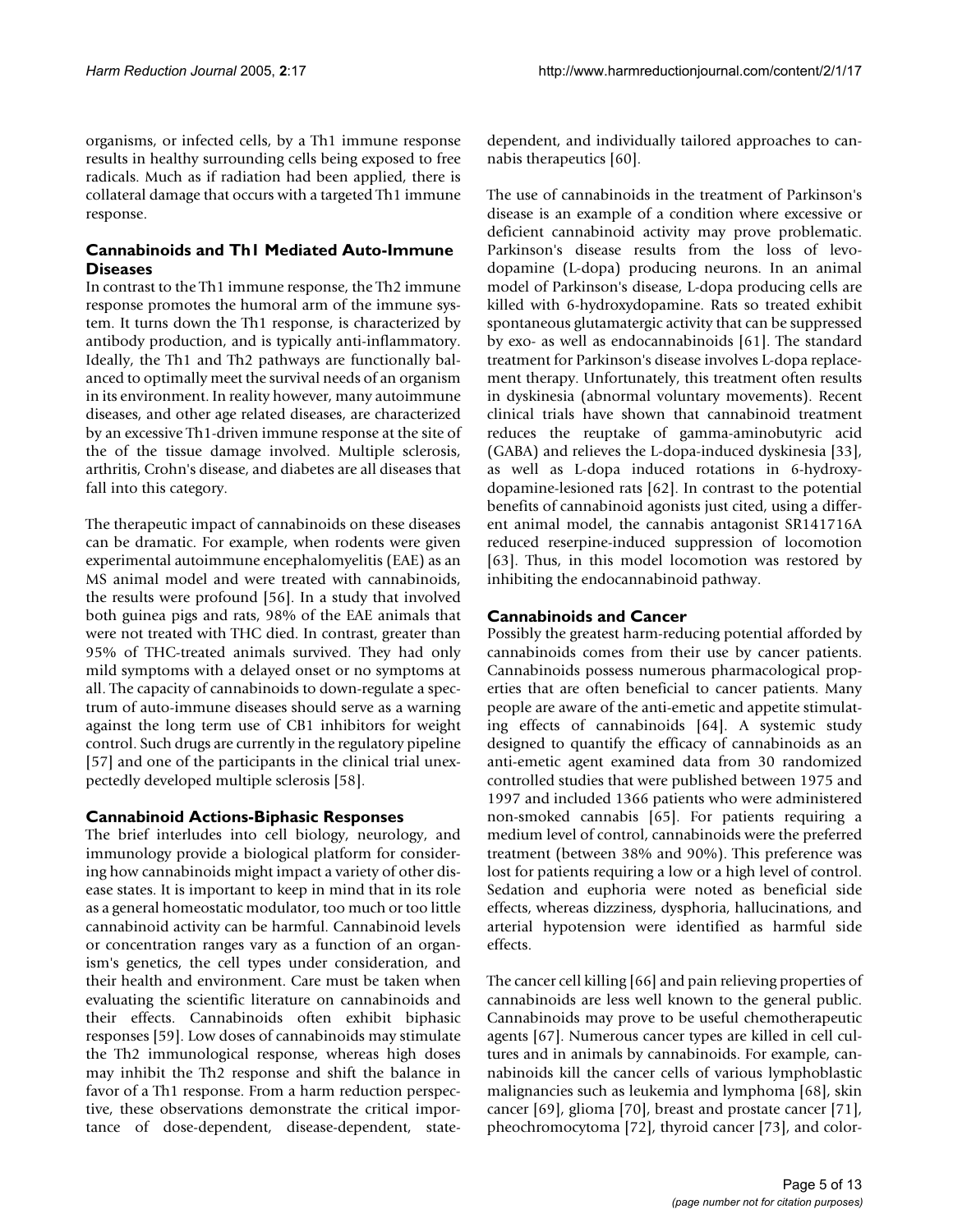ectal cancer[74]. Since 2002 THC has been used in a clinical trial in Spain for the treatment of glioma [75]. However, not all cancers are the same, and cannabinoidinduced biochemical modifications, while effective in killing the cells of some cancers, as indicated above, can have the opposite effect on the cells of other types of cancer. For example, recent work has shown that the synthetic cannabinoid, methanandamide, can promote the growth of lung cancer cells by a receptor independent pathway that involves the up-regulation of COX2 [76]. Although much has been learned about the therapeutic value of cannabinoid agonists and antagonists in different situations, scientific understanding of how to appropriately modulate the endocannabinoid pathways remains preliminary, with much remaining to be learned.

#### **Cannabinoids and Pain**

One area of current research that has begun attracting public interest is the pain relieving potential of cannabinoids, for both cancer [77] and non-cancer patients [78]. Medicine based on cannabis extract has demonstrated positive effects for pain relief [79]. Recently, an intrinsic role for cannabinoids in pain circuitry was discovered: the endocannabinoid AEA was identified as the natural ligand for the vanilloid receptors [80]. Vanilloid receptors, which are ligand-gated cation channels, are primary targets for the treatment of pain [81]. The cannabinoids seem to function in a pathway parallel to the opioid pathway [82] and are thought to exert anti-nociceptic activity at the level of the spinal cord and the brain [83], although they can also act peripherally by inhibiting mast cell degranulation [84]. In recognition of the pain relieving properties of cannabinoids, England [11] and Canada [41] are using cannabis preparations to provide relief to citizens suffering from a variety of disorders. Human trials have established that co-administration of cannabinoids can dramatically lower opioid use and can provide pain relief for neurogenic symptoms where other treatments have failed [85]. Recently, the topical application of the synthetic cannabinoid WIN 55,212-2 significantly enhanced the antinociceptive activity of morphine, opening the door for possible cannabis-induced pain relief with reduced cognitive side effects [86]. The intrinsic role of endocannabinoids in modulating pain is further supported by the up-regulation of the CB1 receptor in rats following nerve damage [29]. Once again, nature has selected cannabinoids to reduce harm.

# **Smoking and Lung Cancer**

Fundamental to any consideration of cannabis-based harm reduction, as a biological phenomenon or as a policy, is how to best administer the drug. Smoking cannabis preparations, in contrast to oral administration [87], has the benefit of rapid action that allows self-titration of the drug's activity [88,89]. Unfortunately, cannabis smoke

contains numerous carcinogenic compounds [90]. In fact, cannabis smoke may contain more tars than tobacco smoke [91]. However, despite the fact that cannabis smoke does produce cellular changes that are viewed as precancerous, a major epidemiological study does not find that cannabis smoking is associated with tobacco related cancers [92]. A number of recent studies provide a scientific foundation for the clear relationship between tobacco smoking and lung cancer, a relationship that does not hold true for cannabis smoke (manuscript submitted to HRJ). For example nicotine, acting via nicotine receptors, is critical in the development of tobacco related cancer by inhibiting the death of genetically damaged cells [93]. Tobacco also promotes the development of blood vessels needed to support tumor growth [94] whereas cannabis inhibits tumor vascularization in nonmelanoma skin cancer [69] and glioma [95]. Although conclusions derived from an oft-cited study examining the carcinogenic effects of cannabis, tobacco, and cannabis combined with tobacco claims to show a link between cannabis smoking and head and neck cancer [96]. But these results do not hold up under scrutiny. The study does support a link between tobacco use that is exacerbated by concurrent cannabis use and the development of head and neck cancer. However, the "cannabis use only" group was composed only of two subjects, undermining the statistical relevance of conclusions regarding this group.

#### **Smoking Alternatives**

Regardless of whether or not smoking cannabis can cause lung cancer, smoking anything containing partially oxidized hydrocarbons, carcinogens, and irritants a priori, is not healthy and will have negative health consequences. Fortunately, harm-reducing alternatives exist. While often touted as a problem, the availability of high THC cannabis with high levels of THC permits less cannabis to be smoked for therapeutic effects. Additionally, methods of vaporizing the active ingredients of cannabis have been shown to successfully remove most compounds of concern while efficiently delivering the desired ones [97]. These results contrast with a recent Australian study that found that the use of a water pipe, or bong, failed to reduce tars or carbon monoxide delivered to the smoker [98]. GW Pharmaceuticals is developing an oral spray that should prove to be an additional safe and effective alternative delivery system [\[12\]](#page-9-0) and valuable to medical cannabis users. The company has also identified strains with defined ratios of various cannabinoids for which specific medicinal value will be determined.

# **Cannabinoids Affect Drug Metabolism**

Another important cannabis and harm reduction topic that must be considered is that of how the use of cannabis impacts on the pharmacokinetics of other drugs [99]. A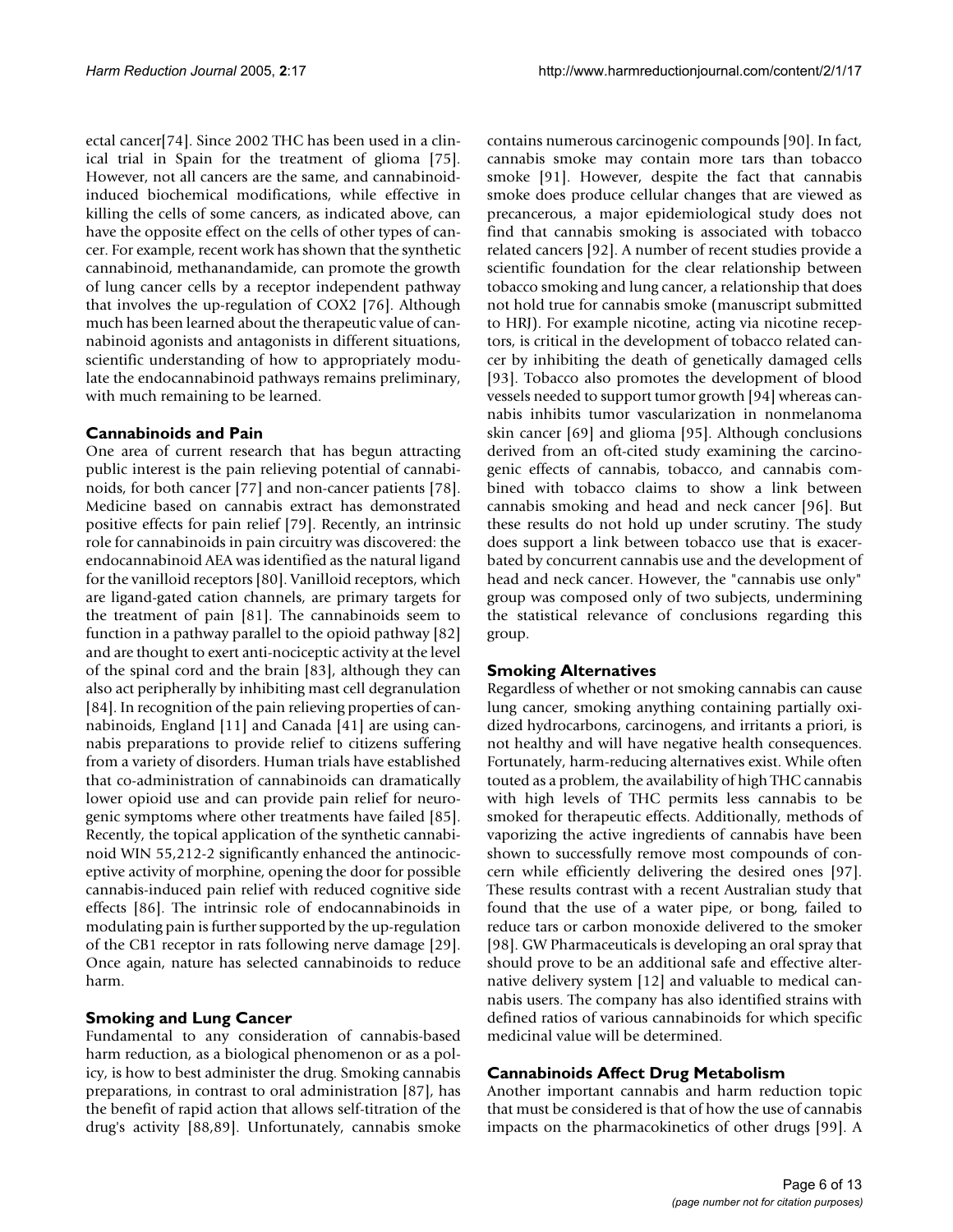number of drugs are metabolized by the P450 family of isoenzymes, including numerous cannabinoids [100]. Even though cannabinoids stimulate the transcription of P450 (2A and 3C), they also directly inhibit the activity of this enzyme [101]. There are likely to be pros and cons associated with P450 inhibition. P450 activity activates procarcinogens in tobacco smoke to create active cancercausing mutations [102]. Thus, the inhibition of these enzymes by cannabinoids may minimize some of the negative consequences of smoke inhalation. On the other hand, many pharmaceutical drugs are metabolized by these enzymes. The reduction of the rate of drug metabolism by cannabinoids with pharmokinetic consequences has been shown for cocaine [103], barbiturates [104], opiates [105], alcohol, the antipsychotic haloperidol [106], and others [107].

Thus far, both endo- and exocannabinoids are seen to reduce harm in numerous circumstances. Cannabinoidbased therapies have been especially helpful for the treatment of a variety of neurological and immunological disorders. Yet, we have only scratched the surface of the scientific literature on cannabinoids and their biological effects. Nevertheless, it should be apparent that cannabinoids have enormous medical potential as we learn to manipulate the natural cannabinoid harm reduction system that has evolved in the animal kingdom.

A fundamental question that remains unanswered is how basic, complex biochemical phenomena, as touched on briefly in this article, collectively emerge as substantial contributors to health and behavior. In far-from-equilibrium thermodynamic systems, such as living organisms, there are discontinuities between underlying molecular dynamics and associated emergent macroscopic phenomena [108]. In such systems, small changes (called "perturbations") can amplify with consequences for the organization of the whole system. The cannabinoids help to regulate an amazingly broad range of biochemical events. All of these effects have genetic foundations. As such, natural genetic/biochemical variation in a population can be expected to have significant effects on health and behavior. It should be expected that in a population distribution of cannabinoid levels and sensitivities, as a function of an individual's health/disease status, some individuals would naturally need to increase their cannabinoid activity while others would need theirs lowered. Although the focus of this paper has been to suggest the many circumstances in which higher cannabinoid activity would be beneficial, these circumstances will necessarily differ among individuals with different congenital cannabinoid levels and sensitivities. Therefore, reduced cannabinoid activity would be beneficial under some conditions. A prime example of potential harmful effects

of excess cannabinoids is their effects on pregnancy where low levels are needed but high levels are harmful [109].

#### **Behavioral Effects: Self-administration and Reward**

The broad homeostatic activities of cannabinoids that have been developed in this article have been rooted in hard science. The extension of these ideas to the psychological and behavioral levels is intrinsically more speculative, but remains consistent with the literature. For years, researchers have looked into the possible addictive qualities of cannabis. The lack of significant reward behavior was indicated by the lack of self-administration in primates. Experiments examining preference in rats demonstrated that low doses of THC could induce place preference but that higher doses produced drug aversion [110], again demonstrating the homeostatic nature of cannabinoids. Self-administration is typical of most psychoactive drugs of abuse. Hence, one could conclude that marijuana has a low potential for abuse.

Some may question the conclusion that cannabis has a low abuse potential since an animal model using squirrel monkeys was recently developed in which self-administration behavior was maintained using THC [111]. Interestingly, and consistent with the notion that the cannabinoid system is a biological homeostatic harm reduction mechanism, the self-administration of THC ranges from 2 to 8 ug/kg and peaks at 4 ug/kg [112]. Thus, in this animal model a controlled dose is chosen. To further put these experiments in perspective, the dose used must be examined more closely. A 1-gram joint of 10% THC content would contain 100 mg of THC. The selfadministered dose schedule chosen by the animal of 4 ug/ kg would correspond to 360 ug of THC (if absorption was complete, approximately 1/278 of the joint) for a 200 pound human. Similarly, in rats, the intravenous selfadministration of the synthetic cannabinoid Win 55,212- 2 also occurred in a biphasic manner, with a maximum response occurring at 12 ug/kg[113] The self-regulated, controlled use of low drug doses is not characteristic of addictive drugs of abuse.

Additional cannabinoid involvement in reward behavior is suggested by the increased activity of dopaminergic neurons stimulated with psychoactive cannabinoids [114]. This pathway is shared by other major drugs of abuse including, morphine, ethanol, and nicotine [115]. However, the production of glucocorticoid hormones that are normally produced in response to stress [116], are suppressed by cannabinoids [117]. Are cannabinoids addictive, is pleasure addictive, or is a low stress state addictive?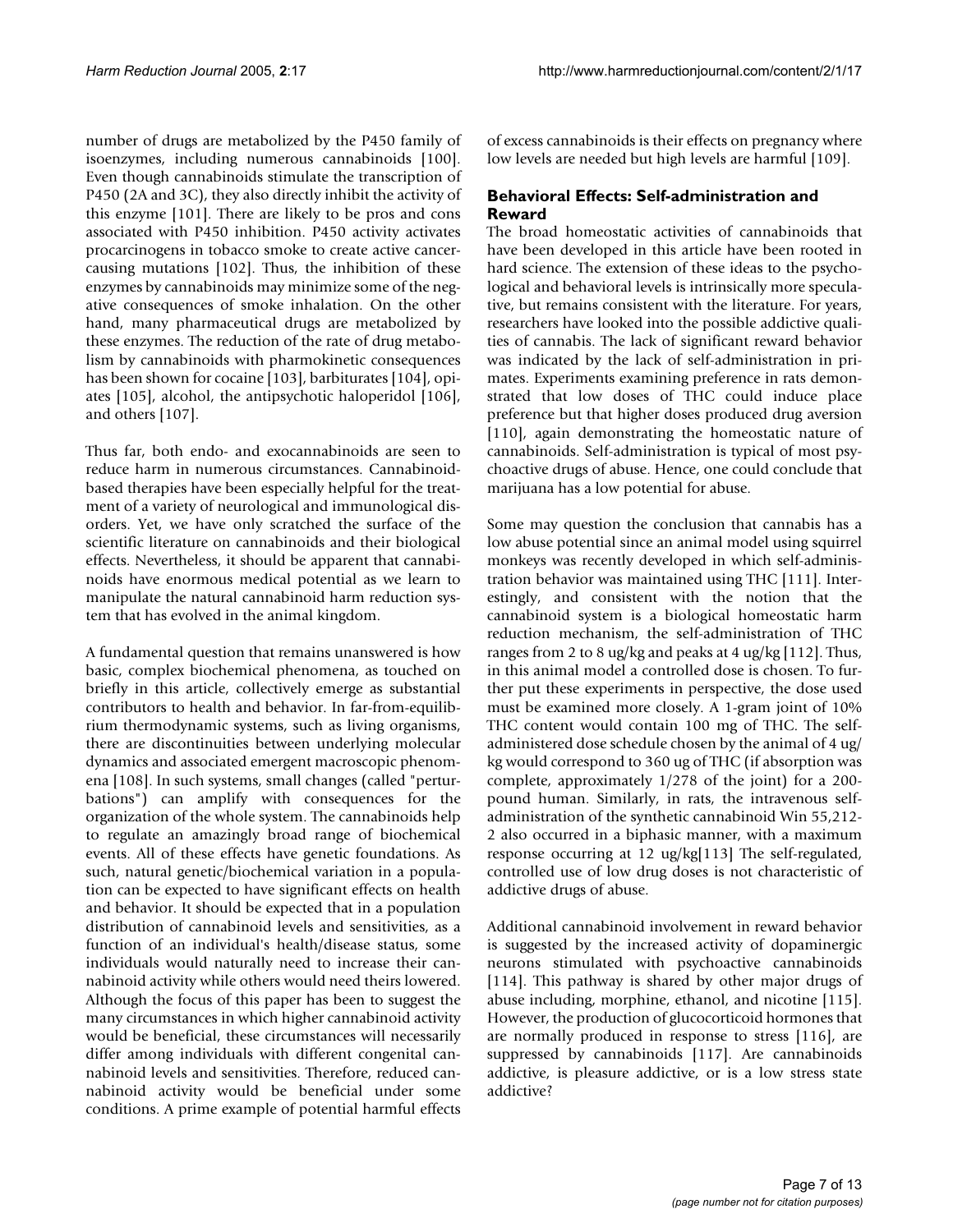#### **Cannabinoids and Stress**

Stress and reward are complicated components of addictive behavior. How does repeated use of THC influence these states? A recent study examines this question by measuring glucose utilization in different areas of the rat brain following repeated treatment with THC [118]. After 7 and 21 days of THC treatment, THC no longer resulted in reduced glucose utilization in many areas of the brain typically affected by a single THC dose (most cortical, thalamic, and basal ganglia regions). In contrast, glucose utilization in other areas of the brain remained unaltered (nucleus accumbens, mediodorsal thalamus, basolateral amygdala, portions of the hippocampus and median raphe). Thus while the effects of THC on body temperature and locomotor activity become resistant to repeated THC administration, those areas involved in many higher brain functions remain responsive to THC. This differential adaptation to THC administration is consistent with a low addictive potential. The best evidence that demonstrates the absence of an addictive response to cannabis use is the fact that most people who use it do not continue to use it, and stop using it without any effort.

The stress-relieving properties of cannabinoids are an important aspect of their pharmacological activity. An interesting mechanism by which cannabinoids may promote stress relief is through their effects on memory. Cannabinoids control the extinction of painful memories [119]. What a blessing for those suffering from debilitating or life threatening illnesses: cannabinoids may help them to forget their misfortune.

Independent of the direct addictive or non-addictive properties of cannabis, the cannabis-opioid connection will be examined in more detail. Both drug families function (not necessarily exclusively) through biochemical pathways that are regulated by specific receptor-ligand interactions. However, there appears to be, as yet not fully defined, crosstalk between these pathways [120]. For example, CB1 receptor knockout mice are non-responsive to CB1 cannabinoid activities and show reduced addictive effects of opiates [121]. Similarly, Lewis rats showed enhanced sensitivity to morphine self-administration after treatment with the synthetic cannabinoid CP55040 [122]. Examining the cannabis-opioid connection from the other direction, chronic morphine administration results in some down-regulation of cannabinoid receptors along with a significant reduction in 2AG [123]. These results show both positive and negative feedback relationships between the endocannabinoid and opiate systems. They also suggest that cannabinoids might serve to reduce the symptoms of opiate withdrawal [124].

The possibility that cannabinoids could serve as an addiction interrupter was demonstrated in rats where the synthetic cannabinoid agonist Win 55-212,2 reduced intravenous self-administration of cocaine [125]. Similarly, recent studies indicate that THC may facilitate nicotine withdrawal in mice [126] and inhibit alcohol preference in a model of alcoholism [127]. The opposite indications, that blocking cannabinoids receptors could serve as an addition interrupter has also been made [128].

# **Behavioral Complexity**

Behavioral processes and their complexities set humans apart from other animals. Can we simply extrapolate from animal to human behavior? It is one thing to comparatively examine the molecular and cell biology of animals and extrapolate to humans. However, the behavioral repertoire of humans appears to be dramatically enhanced over other animals and is therefore more difficult to connect between the species. Evolutionary relationships show that the cannabinoid receptors are located in the more advanced areas of our brains. Again, any population is always a spread around the average value of any parameter. A subset of the human population will inevitably retain a more primitive behavioral repertoire. Is this subset more susceptible to addictive behavior or psychological problems that could result from cannabis consumption? Has the cannabinoid system been optimized for the regulation of more primitive behavior or, alternatively, is it better optimized for the behavioral flexibility required of modern humans? Indeed, is there any evidence that the cannabinoid system, like our cortical capacity, may enable even greater behavioral flexibility in the more complex societies and altered environments of the future?

Answers to these questions are suggested by the data of human cannabis consumption. Most people who use cannabis in their youth stop using it as their lives progress. Most do so as a natural part of their development. They do so without outside intervention or help. They do so without ever having become heroin users, schizophrenic, or motivationally compromised. These facts indicate that for the majority of people who try marijuana, it is not addictive, does not lead to heroin use, nor is it a trigger for the onset of psychological problems. However, due to the complexity of cannabinoid activities, it is likely that in a small percentage of the population, cannabis use may foster problems. The biology presented in this paper suggests that such individual differences should be expected. We must learn to identify individuals who would be negatively affected by cannabis use; they are the people that an intelligent drug policy would help to identify and assist. In contrast, our policy criminalizes the majority of users and further harms them, perhaps psychologically as well as medically, through its repercussions.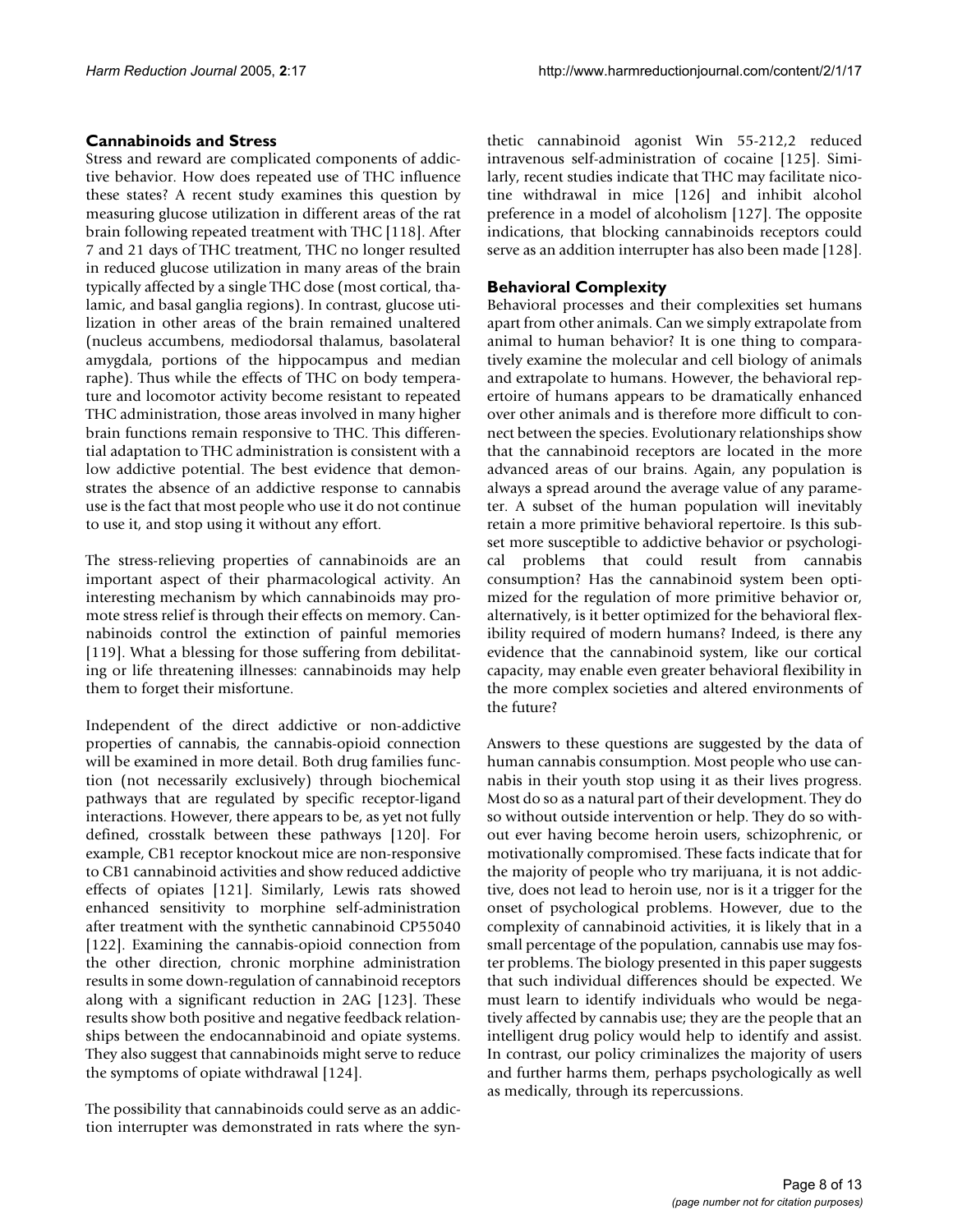The use of cannabis – and any mind-altering drug – by young developing minds rightfully remains an area of focus and concern. For example, is there a relationship between cannabis use and schizophrenia? Schizophrenia is characterized by distortions of reality, disturbances of language and thought processes, and social withdrawal. Certainly, aspects of cannabis intoxication parallel these symptoms. It is feared that cannabis can precipitate this state [129], especially in susceptible individuals [130]. It has been suggested that schizophrenics (or potential schizophrenics) fall into two categories with respect to cannabis use [131]. One group may find symptomatic relief in the use of cannabis, while the other may actually take the risk of inducing the onset of the disease. The complexities of this issue are illuminated by the unpredictable behavior of interacting complex systems such as the nervous and immune systems, as will be considered below.

In an important recent study, De Marchi et al [132], examined the endocannabinoid levels in healthy volunteers and compared them to that of schizophrenic patients, both before and after successful antipsychotic treatment. Patients suffering with acute disease had significantly higher anandamide levels in their blood than did the normal individuals or patients in clinical remission. Might these elevated cannabinoid levels be contributing to the disease symptoms, and what might be causing them? Cannabinoids act homeostatically across biological subsystems. A possible immune involvement in schizophrenia has long been suspected, and immunological parameters have been implicated in the disease. For example, there is an inverse correlation between schizophrenia and rheumatoid arthritis; an individual generally does not get both illnesses [133]. Interestingly, schizophrenia has been correlated with HLA type, *Toxoplasma gonodii* infection, and exposure to cats [133]. *Toxoplasma gonodii* infects brain neurons, and is best controlled with a strong pro-inflammatory immune response. Endocannabinoids modulate the pro-inflammatory TH1 response by up-regulating the anti-inflammatory Th2 response. Hence, it is likely that some individuals idiosyncratically respond to *Toxoplasma gonodii* infections by producing excess endocannabinoids and suffering the associated abnormal mental state. Antipsychotic drugs have actually improved the outcome of infection with this parasite[134].

#### **Conclusion**

Evolution has selected the endocannabinoids to homeostatically regulate numerous biological phenomena that can be found in every organized system in the body, and to counteract biochemical imbalances that are characteristic of numerous damaged or diseased states, in particular those associated with aging. Starting from birth, cannabinoids are present in mother's milk [135], where they initiate the eating process. If the activity of endocannabinoids in the mouse milk is inhibited with a cannabinoid antagonist, the newborn mice die of starvation. As life proceeds, endocannabinoids continuously regulate appetite, body temperature, reproductive activity, and learning capacity. When a body is physically damaged, the endocannabinoids are called on to reduce inflammation, protect neurons [136], regulate cardiac rhythms [137] and protect the heart form oxygen deprivation [20]. In humans suffering from colorectal cancer, endocannabinoid levels are elevated in an effort to control the cancer [74]. They help relieve emotional suffering by reducing pain and facilitating movement beyond the fears of unpleasant memories [119].

While this review is far from complete, it attempts to provide a conceptual overview that supports the endocannabinoid system as being nature's method of harm reduction. There is a pattern to all the cannabinoid-mediated activities described. Many of the biochemical imbalances that cannabinoids protect against are associated with aging. Aging itself is a system-wide movement towards chemical equilibrium (away from the highly regulated far-fromequilibrium state) and as such is an imbalance from which all living organisms suffer. In contrast, the harmful consequences of cannabis use, however exaggerated they often appear to be, are likely to represent significant potential risk for a minority of the population for whom reduced cannabinoid levels might promote mental stability, fertility or more regulated food consumption.

# **Additional material**

#### **Additional File 1**

*It contains hyperlinks to the text document.* Click here for file [\[http://www.biomedcentral.com/content/supplementary/1477-](http://www.biomedcentral.com/content/supplementary/1477-7517-2-17-S1.doc) 7517-2-17-S1.doc]

#### **Acknowledgements**

I thank Suzanne Stradley, Jenell Forschler, and Carolyn Rogers, graduate students in Laura Fillmore's electronic publishing course: Writing and Publishing Program (Emerson College), for creating the text links used in this article (see additional file 1).

#### **References**

- 1. Lindsay GB, Rainey J: **[Psychosocial and pharmacologic explana](http://www.ncbi.nlm.nih.gov/entrez/query.fcgi?cmd=Retrieve&db=PubMed&dopt=Abstract&list_uids=9130188)[tions of nicotine's "gateway drug" function.](http://www.ncbi.nlm.nih.gov/entrez/query.fcgi?cmd=Retrieve&db=PubMed&dopt=Abstract&list_uids=9130188)** *J Sch Health* 1997, **67:**123-126.
- 2. Ginzler JA, Cochran BN, Domenech-Rodriguez M, Cauce AM, Whitbeck LB: **[Sequential progression of substance use among](http://www.ncbi.nlm.nih.gov/entrez/query.fcgi?cmd=Retrieve&db=PubMed&dopt=Abstract&list_uids=12747403) [homeless youth: an empirical investigation of the gateway](http://www.ncbi.nlm.nih.gov/entrez/query.fcgi?cmd=Retrieve&db=PubMed&dopt=Abstract&list_uids=12747403) [theory.](http://www.ncbi.nlm.nih.gov/entrez/query.fcgi?cmd=Retrieve&db=PubMed&dopt=Abstract&list_uids=12747403)** *Subst Use Misuse* 2003, **38:**725-758.
- 3. Herstek J, Watson A, Kammer C: **[Pharmaceuticals issue brief:](http://www.ncbi.nlm.nih.gov/entrez/query.fcgi?cmd=Retrieve&db=PubMed&dopt=Abstract&list_uids=12856685) [medical marijuana: year end report-2002.](http://www.ncbi.nlm.nih.gov/entrez/query.fcgi?cmd=Retrieve&db=PubMed&dopt=Abstract&list_uids=12856685)** *Issue Brief Health Policy Track Serv* 2002:1-12.
- 4. Russo E, Mathre ML, Byrne A, Velin R, Bach PJ, Sanchez-Ramos J, Kirlin KA: **Chronic Cannabis Use in the Compassionate Investi-**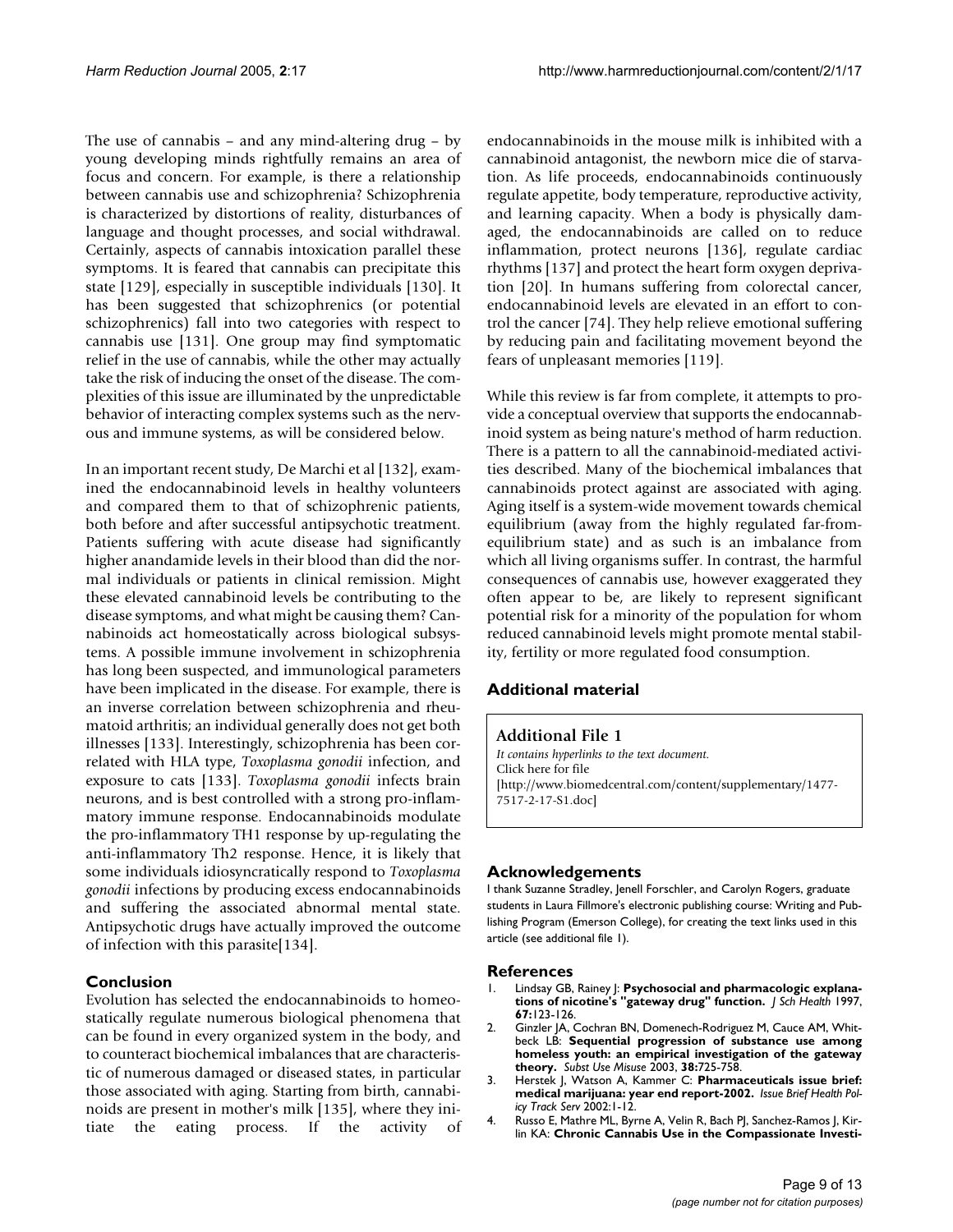**gational New Drug Program:An Examination of Benefits and Adverse Effects of Legal Clinical Cannabis.** *Journal of Cannabis Therapeutics* 2002:3-56.

- 5. Mechoulam R, Gaoni Y: **[The absolute configuration of delta-1](http://www.ncbi.nlm.nih.gov/entrez/query.fcgi?cmd=Retrieve&db=PubMed&dopt=Abstract&list_uids=6039537) [tetrahydrocannabinol, the major active constituent of hash](http://www.ncbi.nlm.nih.gov/entrez/query.fcgi?cmd=Retrieve&db=PubMed&dopt=Abstract&list_uids=6039537)[ish.](http://www.ncbi.nlm.nih.gov/entrez/query.fcgi?cmd=Retrieve&db=PubMed&dopt=Abstract&list_uids=6039537)** *Tetrahedron Lett* 1967, **12:**1109-1111.
- Herkenham M, Lynn AB, Little MD, Johnson MR, Melvin LS, de Costa BR, Rice KC: **[Cannabinoid receptor localization in brain.](http://www.ncbi.nlm.nih.gov/entrez/query.fcgi?cmd=Retrieve&db=PubMed&dopt=Abstract&list_uids=2308954)** *Proc Natl Acad Sci U S A* 1990, **87:**1932-1936.
- 7. Matsuda LA, Lolait SJ, Brownstein MJ, Young AC, Bonner TI: **[Struc](http://www.ncbi.nlm.nih.gov/entrez/query.fcgi?cmd=Retrieve&db=PubMed&dopt=Abstract&list_uids=2165569)[ture of a cannabinoid receptor and functional expression of](http://www.ncbi.nlm.nih.gov/entrez/query.fcgi?cmd=Retrieve&db=PubMed&dopt=Abstract&list_uids=2165569) [the cloned cDNA.](http://www.ncbi.nlm.nih.gov/entrez/query.fcgi?cmd=Retrieve&db=PubMed&dopt=Abstract&list_uids=2165569)** *Nature* 1990, **346:**561-564.
- 8. Devane WA, Hanus L, Breuer A, Pertwee RG, Stevenson LA, Griffin G, Gibson D, Mandelbaum A, Etinger A, Mechoulam R: **[Isolation and](http://www.ncbi.nlm.nih.gov/entrez/query.fcgi?cmd=Retrieve&db=PubMed&dopt=Abstract&list_uids=1470919) [structure of a brain constituent that binds to the cannabi](http://www.ncbi.nlm.nih.gov/entrez/query.fcgi?cmd=Retrieve&db=PubMed&dopt=Abstract&list_uids=1470919)[noid receptor.](http://www.ncbi.nlm.nih.gov/entrez/query.fcgi?cmd=Retrieve&db=PubMed&dopt=Abstract&list_uids=1470919)** *Science* 1992, **258:**1946-1949.
- 9. Di M, Bisogno T, De Petrocellis L: **[Endocannabinoids: new tar](http://www.ncbi.nlm.nih.gov/entrez/query.fcgi?cmd=Retrieve&db=PubMed&dopt=Abstract&list_uids=10903398)[gets for drug development.](http://www.ncbi.nlm.nih.gov/entrez/query.fcgi?cmd=Retrieve&db=PubMed&dopt=Abstract&list_uids=10903398)** *Curr Pharm Des* 2000, **6:**1361-1380.
- 10. Cravatt BF, Lichtman AH: **[Fatty acid amide hydrolase: an](http://www.ncbi.nlm.nih.gov/entrez/query.fcgi?cmd=Retrieve&db=PubMed&dopt=Abstract&list_uids=12941421) [emerging therapeutic target in the endocannabinoid system.](http://www.ncbi.nlm.nih.gov/entrez/query.fcgi?cmd=Retrieve&db=PubMed&dopt=Abstract&list_uids=12941421)** *Curr Opin Chem Biol* 2003, **7:**469-475.
- 11. Baker D, Pryce G, Giovannoni G, Thompson AJ: **[The therapeutic](http://www.ncbi.nlm.nih.gov/entrez/query.fcgi?cmd=Retrieve&db=PubMed&dopt=Abstract&list_uids=12849183) [potential of cannabis.](http://www.ncbi.nlm.nih.gov/entrez/query.fcgi?cmd=Retrieve&db=PubMed&dopt=Abstract&list_uids=12849183)** *Lancet Neurol* 2003, **2:**291-298.
- <span id="page-9-0"></span>12. **[Cannabis-Based Medicines – GW Pharmaceuticals: High](http://www.ncbi.nlm.nih.gov/entrez/query.fcgi?cmd=Retrieve&db=PubMed&dopt=Abstract&list_uids=12952500) [CBD, High THC, Medicinal Cannabis – GW Pharmaceuti](http://www.ncbi.nlm.nih.gov/entrez/query.fcgi?cmd=Retrieve&db=PubMed&dopt=Abstract&list_uids=12952500)[cals, THC:CBD.](http://www.ncbi.nlm.nih.gov/entrez/query.fcgi?cmd=Retrieve&db=PubMed&dopt=Abstract&list_uids=12952500)** *Drugs R D* 2003, **4:**306-309.
- 13. Elphick MR, Satou Y, Satoh N: **[The invertebrate ancestry of](http://www.ncbi.nlm.nih.gov/entrez/query.fcgi?cmd=Retrieve&db=PubMed&dopt=Abstract&list_uids=12527200) [endocannabinoid signalling: an orthologue of vertebrate can](http://www.ncbi.nlm.nih.gov/entrez/query.fcgi?cmd=Retrieve&db=PubMed&dopt=Abstract&list_uids=12527200)nabinoid receptors in the urochordate Ciona intestinalis.** *Gene* 2003, **302:**95-101.
- 14. Elphick MR, Egertova M: **[The neurobiology and evolution of can](http://www.ncbi.nlm.nih.gov/entrez/query.fcgi?cmd=Retrieve&db=PubMed&dopt=Abstract&list_uids=11316486)[nabinoid signalling.](http://www.ncbi.nlm.nih.gov/entrez/query.fcgi?cmd=Retrieve&db=PubMed&dopt=Abstract&list_uids=11316486)** *Philos Trans R Soc Lond B Biol Sci* 2001, **356:**381-408.
- 15. Sepe N, De Petrocellis L, Montanaro F, Cimino G, Di Marzo V: **[Bio](http://www.ncbi.nlm.nih.gov/entrez/query.fcgi?cmd=Retrieve&db=PubMed&dopt=Abstract&list_uids=9461251)[active long chain N-acylethanolamines in five species of edi](http://www.ncbi.nlm.nih.gov/entrez/query.fcgi?cmd=Retrieve&db=PubMed&dopt=Abstract&list_uids=9461251)ble bivalve molluscs. Possible implications for mollusc [physiology and sea food industry.](http://www.ncbi.nlm.nih.gov/entrez/query.fcgi?cmd=Retrieve&db=PubMed&dopt=Abstract&list_uids=9461251)** *Biochim Biophys Acta* 1998, **1389:**101-111.
- 16. De Petrocellis L, Melck D, Bisogno T, Milone A, Di Marzo V: **[Finding](http://www.ncbi.nlm.nih.gov/entrez/query.fcgi?cmd=Retrieve&db=PubMed&dopt=Abstract&list_uids=10392859) [of the endocannabinoid signalling system in Hydra, a very](http://www.ncbi.nlm.nih.gov/entrez/query.fcgi?cmd=Retrieve&db=PubMed&dopt=Abstract&list_uids=10392859) primitive organism: possible role in the feeding response.** *Neuroscience* 1999, **92:**377-387.
- 17. Guzman M, Sanchez C: **[Effects of cannabinoids on energy](http://www.ncbi.nlm.nih.gov/entrez/query.fcgi?cmd=Retrieve&db=PubMed&dopt=Abstract&list_uids=10462066) [metabolism.](http://www.ncbi.nlm.nih.gov/entrez/query.fcgi?cmd=Retrieve&db=PubMed&dopt=Abstract&list_uids=10462066)** *Life Sci* 1999, **65:**657-664.
- Yuan M, Kiertscher SM, Cheng Q, Zoumalan R, Tashkin DP, Roth MD: **[Delta 9-Tetrahydrocannabinol regulates Th1/Th2](http://www.ncbi.nlm.nih.gov/entrez/query.fcgi?cmd=Retrieve&db=PubMed&dopt=Abstract&list_uids=12446015) [cytokine balance in activated human T cells.](http://www.ncbi.nlm.nih.gov/entrez/query.fcgi?cmd=Retrieve&db=PubMed&dopt=Abstract&list_uids=12446015)** *J Neuroimmunol* 2002, **133:**124-131.
- 19. Ralevic V: **[Cannabinoid modulation of peripheral autonomic](http://www.ncbi.nlm.nih.gov/entrez/query.fcgi?cmd=Retrieve&db=PubMed&dopt=Abstract&list_uids=12860468) [and sensory neurotransmission.](http://www.ncbi.nlm.nih.gov/entrez/query.fcgi?cmd=Retrieve&db=PubMed&dopt=Abstract&list_uids=12860468)** *Eur J Pharmacol* 2003, **472:**1-21.
- 20. Hiley CR, Ford WR: **[Endocannabinoids as mediators in the](http://www.ncbi.nlm.nih.gov/entrez/query.fcgi?cmd=Retrieve&db=PubMed&dopt=Abstract&list_uids=12711614) [heart: a potential target for therapy of remodelling after](http://www.ncbi.nlm.nih.gov/entrez/query.fcgi?cmd=Retrieve&db=PubMed&dopt=Abstract&list_uids=12711614) [myocardial infarction?](http://www.ncbi.nlm.nih.gov/entrez/query.fcgi?cmd=Retrieve&db=PubMed&dopt=Abstract&list_uids=12711614)** *Br J Pharmacol* 2003, **138:**1183-1184.
- 21. Brown TT, Dobs AS: **[Endocrine effects of marijuana.](http://www.ncbi.nlm.nih.gov/entrez/query.fcgi?cmd=Retrieve&db=PubMed&dopt=Abstract&list_uids=12412841)** *J Clin Pharmacol* 2002, **42:**90S-96S.
- 22. Pinto L, Izzo AA, Cascio MG, Bisogno T, Hospodar-Scott K, Brown DR, Mascolo N, Di Marzo V, Capasso F: **[Endocannabinoids as](http://www.ncbi.nlm.nih.gov/entrez/query.fcgi?cmd=Retrieve&db=PubMed&dopt=Abstract&list_uids=12105851) [physiological regulators of colonic propulsion in mice.](http://www.ncbi.nlm.nih.gov/entrez/query.fcgi?cmd=Retrieve&db=PubMed&dopt=Abstract&list_uids=12105851)** *Gastroenterology* 2002, **123:**227-234.
- 23. Dmitrieva N, Berkley KJ: **[Contrasting effects of WIN 55212-2 on](http://www.ncbi.nlm.nih.gov/entrez/query.fcgi?cmd=Retrieve&db=PubMed&dopt=Abstract&list_uids=12177210) [motility of the rat bladder and uterus.](http://www.ncbi.nlm.nih.gov/entrez/query.fcgi?cmd=Retrieve&db=PubMed&dopt=Abstract&list_uids=12177210)** *J Neurosci* 2002, **22:**7147-7153.
- 24. Grotenhermen F, Muller-Vahl K: **IACM 2nd Conference on Can-**<br> **nabinoids in Medicine.** Expert Opin Pharmacother 2003, **[nabinoids in Medicine.](http://www.ncbi.nlm.nih.gov/entrez/query.fcgi?cmd=Retrieve&db=PubMed&dopt=Abstract&list_uids=14640935)** *Expert Opin Pharmacother* 2003, **4:**2367-2371.
- 25. Habayeb OM, Bell SC, Konje JC: **[Endogenous cannabinoids:](http://www.ncbi.nlm.nih.gov/entrez/query.fcgi?cmd=Retrieve&db=PubMed&dopt=Abstract&list_uids=12148689) [metabolism and their role in reproduction.](http://www.ncbi.nlm.nih.gov/entrez/query.fcgi?cmd=Retrieve&db=PubMed&dopt=Abstract&list_uids=12148689)** *Life Sci* 2002, **70:**1963-1977.
- 26. Calignano A, Katona I, Desarnaud F, Giuffrida A, La Rana G, Mackie K, Freund TF, Piomelli D: **[Bidirectional control of airway](http://www.ncbi.nlm.nih.gov/entrez/query.fcgi?cmd=Retrieve&db=PubMed&dopt=Abstract&list_uids=11081515) [responsiveness by endogenous cannabinoids.](http://www.ncbi.nlm.nih.gov/entrez/query.fcgi?cmd=Retrieve&db=PubMed&dopt=Abstract&list_uids=11081515)** *Nature* 2000, **408:**96-101.
- 27. Rottanburg D, Robins AH, Ben-Arie O, Teggin A, Elk R: **[Cannabis](http://www.ncbi.nlm.nih.gov/entrez/query.fcgi?cmd=Retrieve&db=PubMed&dopt=Abstract&list_uids=6129463)[associated psychosis with hypomanic features.](http://www.ncbi.nlm.nih.gov/entrez/query.fcgi?cmd=Retrieve&db=PubMed&dopt=Abstract&list_uids=6129463)** *Lancet* 1982, **2:**1364-1366.
- 28. Nagayama T, Sinor AD, Simon RP, Chen J, Graham SH, Jin K, Greenberg DA: **[Cannabinoids and neuroprotection in global and](http://www.ncbi.nlm.nih.gov/entrez/query.fcgi?cmd=Retrieve&db=PubMed&dopt=Abstract&list_uids=10191316) [focal cerebral ischemia and in neuronal cultures.](http://www.ncbi.nlm.nih.gov/entrez/query.fcgi?cmd=Retrieve&db=PubMed&dopt=Abstract&list_uids=10191316)** *J Neurosci* 1999, **19:**2987-2995.
- 29. Lim G, Sung B, Ji RR, Mao J: **[Upregulation of spinal cannabinoid-](http://www.ncbi.nlm.nih.gov/entrez/query.fcgi?cmd=Retrieve&db=PubMed&dopt=Abstract&list_uids=14499445)[1-receptors following nerve injury enhances the effects of](http://www.ncbi.nlm.nih.gov/entrez/query.fcgi?cmd=Retrieve&db=PubMed&dopt=Abstract&list_uids=14499445) [Win 55,212-2 on neuropathic pain behaviors in rats.](http://www.ncbi.nlm.nih.gov/entrez/query.fcgi?cmd=Retrieve&db=PubMed&dopt=Abstract&list_uids=14499445)** *Pain* 2003, **105:**275-283.
- 30. Caberlotto L, Rimondini R, Hansson A, Eriksson S, Heilig M: **Corticotropin-Releasing Hormone (CRH) mRNA Expression in Rat Central Amygdala in Cannabinoid Tolerance and Withdrawal: Evidence for an Allostatic Shift?** *Neuropsychopharmacology* 2003.
- 31. Croxford JL: **[Therapeutic potential of cannabinoids in CNS](http://www.ncbi.nlm.nih.gov/entrez/query.fcgi?cmd=Retrieve&db=PubMed&dopt=Abstract&list_uids=12617697) [disease.](http://www.ncbi.nlm.nih.gov/entrez/query.fcgi?cmd=Retrieve&db=PubMed&dopt=Abstract&list_uids=12617697)** *CNS Drugs* 2003, **17:**179-202.
- 32. Wilson RI, Nicoll RA: **[Endocannabinoid signaling in the brain.](http://www.ncbi.nlm.nih.gov/entrez/query.fcgi?cmd=Retrieve&db=PubMed&dopt=Abstract&list_uids=11976437)** *Science* 2002, **296:**678-682.
- 33. Sieradzan KA, Fox SH, Hill M, Dick JP, Crossman AR, Brotchie JM: **[Cannabinoids reduce levodopa-induced dyskinesia in Parkin](http://www.ncbi.nlm.nih.gov/entrez/query.fcgi?cmd=Retrieve&db=PubMed&dopt=Abstract&list_uids=11739835)[son's disease: a pilot study.](http://www.ncbi.nlm.nih.gov/entrez/query.fcgi?cmd=Retrieve&db=PubMed&dopt=Abstract&list_uids=11739835)** *Neurology* 2001, **57:**2108-2111.
- 34. Lastres-Becker I, de Miguel R, De Petrocellis L, Makriyannis A, Di Marzo V, Fernandez-Ruiz J: **[Compounds acting at the endocan](http://www.ncbi.nlm.nih.gov/entrez/query.fcgi?cmd=Retrieve&db=PubMed&dopt=Abstract&list_uids=12603833)[nabinoid and/or endovanilloid systems reduce hyperkinesia](http://www.ncbi.nlm.nih.gov/entrez/query.fcgi?cmd=Retrieve&db=PubMed&dopt=Abstract&list_uids=12603833) [in a rat model of Huntington's disease.](http://www.ncbi.nlm.nih.gov/entrez/query.fcgi?cmd=Retrieve&db=PubMed&dopt=Abstract&list_uids=12603833)** *J Neurochem* 2003, **84:**1097-1109.
- 35. Raman C, McAllister SD, Rizvi G, Patel SG, Moore DH, Abood ME: **[Amyotrophic lateral sclerosis: delayed disease progression](http://www.ncbi.nlm.nih.gov/entrez/query.fcgi?cmd=Retrieve&db=PubMed&dopt=Abstract&list_uids=15204022) [in mice by treatment with a cannabinoid.](http://www.ncbi.nlm.nih.gov/entrez/query.fcgi?cmd=Retrieve&db=PubMed&dopt=Abstract&list_uids=15204022)** *Amyotroph Lateral Scler Other Motor Neuron Disord* 2004, **5:**33-39.
- 36. Milton NG: **[Anandamide and noladin ether prevent neurotox](http://www.ncbi.nlm.nih.gov/entrez/query.fcgi?cmd=Retrieve&db=PubMed&dopt=Abstract&list_uids=12384227)[icity of the human amyloid-beta peptide.](http://www.ncbi.nlm.nih.gov/entrez/query.fcgi?cmd=Retrieve&db=PubMed&dopt=Abstract&list_uids=12384227)** *Neurosci Lett* 2002, **332:**127-130.
- 37. Guzman M, Sanchez C, Galve-Roperh I: **[Control of the cell sur](http://www.ncbi.nlm.nih.gov/entrez/query.fcgi?cmd=Retrieve&db=PubMed&dopt=Abstract&list_uids=11269508)[vival/death decision by cannabinoids.](http://www.ncbi.nlm.nih.gov/entrez/query.fcgi?cmd=Retrieve&db=PubMed&dopt=Abstract&list_uids=11269508)** *J Mol Med* 2001, **78:**613-625.
- 38. Pryce G, Ahmed Z, Hankey DJ, Jackson SJ, Croxford JL, Pocock JM, Ledent C, Petzold A, Thompson AJ, Giovannoni G, Cuzner ML, Baker D: **[Cannabinoids inhibit neurodegeneration in models of](http://www.ncbi.nlm.nih.gov/entrez/query.fcgi?cmd=Retrieve&db=PubMed&dopt=Abstract&list_uids=12876144) [multiple sclerosis.](http://www.ncbi.nlm.nih.gov/entrez/query.fcgi?cmd=Retrieve&db=PubMed&dopt=Abstract&list_uids=12876144)** *Brain* 2003.
- 39. Wallace MJ, Blair RE, Falenski KW, Martin BR, DeLorenzo RJ: **The endogenous cannabinoid system regulates seizure frequency and duration in a model of temporal lobe epilepsy.** *J Pharmacol Exp Ther* 2003.
- 40. Iversen L: **[Cannabis and the brain.](http://www.ncbi.nlm.nih.gov/entrez/query.fcgi?cmd=Retrieve&db=PubMed&dopt=Abstract&list_uids=12764049)** *Brain* 2003, **126:**1252-1270.
- 41. Ware MA, Gamsa A, Persson J, Fitzcharles MA: **[Cannabis for](http://www.ncbi.nlm.nih.gov/entrez/query.fcgi?cmd=Retrieve&db=PubMed&dopt=Abstract&list_uids=12185373) [chronic pain: case series and implications for clinicians.](http://www.ncbi.nlm.nih.gov/entrez/query.fcgi?cmd=Retrieve&db=PubMed&dopt=Abstract&list_uids=12185373)** *Pain Res Manag* 2002, **7:**95-99.
- 42. Wilson RI, Nicoll RA: **[Endogenous cannabinoids mediate retro](http://www.ncbi.nlm.nih.gov/entrez/query.fcgi?cmd=Retrieve&db=PubMed&dopt=Abstract&list_uids=11279497)[grade signalling at hippocampal synapses.](http://www.ncbi.nlm.nih.gov/entrez/query.fcgi?cmd=Retrieve&db=PubMed&dopt=Abstract&list_uids=11279497)** *Nature* 2001, **410:**588-592.
- 43. Nadler V, Mechoulam R, Sokolovsky M: **[The non-psychotropic](http://www.ncbi.nlm.nih.gov/entrez/query.fcgi?cmd=Retrieve&db=PubMed&dopt=Abstract&list_uids=8121633) [cannabinoid \(+\)-\(3S,4S\)-7-hydroxy-delta 6- tetrahydrocan](http://www.ncbi.nlm.nih.gov/entrez/query.fcgi?cmd=Retrieve&db=PubMed&dopt=Abstract&list_uids=8121633)nabinol 1,1-dimethylheptyl (HU-211) attenuates N-methyl-D-aspartate receptor-mediated neurotoxicity in primary [cultures of rat forebrain.](http://www.ncbi.nlm.nih.gov/entrez/query.fcgi?cmd=Retrieve&db=PubMed&dopt=Abstract&list_uids=8121633)** *Neurosci Lett* 1993, **162:**43-45.
- 44. Hampson AJ, Grimaldi M, Axelrod J, Wink D: **[Cannabidiol and \(-](http://www.ncbi.nlm.nih.gov/entrez/query.fcgi?cmd=Retrieve&db=PubMed&dopt=Abstract&list_uids=9653176) [\)Delta9-tetrahydrocannabinol are neuroprotective antioxi](http://www.ncbi.nlm.nih.gov/entrez/query.fcgi?cmd=Retrieve&db=PubMed&dopt=Abstract&list_uids=9653176)[dants.](http://www.ncbi.nlm.nih.gov/entrez/query.fcgi?cmd=Retrieve&db=PubMed&dopt=Abstract&list_uids=9653176)** *Proc Natl Acad Sci U S A* 1998, **95:**8268-8273.
- 45. Patel HC, Boutin H, Allan SM: **[Interleukin-1 in the brain: mecha](http://www.ncbi.nlm.nih.gov/entrez/query.fcgi?cmd=Retrieve&db=PubMed&dopt=Abstract&list_uids=12794045)[nisms of action in acute neurodegeneration.](http://www.ncbi.nlm.nih.gov/entrez/query.fcgi?cmd=Retrieve&db=PubMed&dopt=Abstract&list_uids=12794045)** *Ann N Y Acad Sci* 2003, **992:**39-47.
- 46. Molina-Holgado F, Pinteaux E, Moore JD, Molina-Holgado E, Guaza C, Gibson RM, Rothwell NJ: **[Endogenous interleukin-1 receptor](http://www.ncbi.nlm.nih.gov/entrez/query.fcgi?cmd=Retrieve&db=PubMed&dopt=Abstract&list_uids=12878687) [antagonist mediates anti-inflammatory and neuroprotective](http://www.ncbi.nlm.nih.gov/entrez/query.fcgi?cmd=Retrieve&db=PubMed&dopt=Abstract&list_uids=12878687) [actions of cannabinoids in neurons and glia.](http://www.ncbi.nlm.nih.gov/entrez/query.fcgi?cmd=Retrieve&db=PubMed&dopt=Abstract&list_uids=12878687)** *J Neurosci* 2003, **23:**6470-6474.
- 47. Sugiura T, Kondo S, Sukagawa A, Nakane S, Shinoda A, Itoh K, Yamashita A, Waku K: **[2-Arachidonoylglycerol: a possible endog](http://www.ncbi.nlm.nih.gov/entrez/query.fcgi?cmd=Retrieve&db=PubMed&dopt=Abstract&list_uids=7575630)[enous cannabinoid receptor ligand in brain.](http://www.ncbi.nlm.nih.gov/entrez/query.fcgi?cmd=Retrieve&db=PubMed&dopt=Abstract&list_uids=7575630)** *Biochem Biophys Res Commun* 1995, **215:**89-97.
- 48. Williams EJ, Walsh FS, Doherty P: **[The FGF receptor uses the](http://www.ncbi.nlm.nih.gov/entrez/query.fcgi?cmd=Retrieve&db=PubMed&dopt=Abstract&list_uids=12578907) [endocannabinoid signaling system to couple to an axonal](http://www.ncbi.nlm.nih.gov/entrez/query.fcgi?cmd=Retrieve&db=PubMed&dopt=Abstract&list_uids=12578907) [growth response.](http://www.ncbi.nlm.nih.gov/entrez/query.fcgi?cmd=Retrieve&db=PubMed&dopt=Abstract&list_uids=12578907)** *J Cell Biol* 2003, **160:**481-486.
- 49. Glass M: **[The role of cannabinoids in neurodegenerative dis](http://www.ncbi.nlm.nih.gov/entrez/query.fcgi?cmd=Retrieve&db=PubMed&dopt=Abstract&list_uids=11383976)[eases.](http://www.ncbi.nlm.nih.gov/entrez/query.fcgi?cmd=Retrieve&db=PubMed&dopt=Abstract&list_uids=11383976)** *Prog Neuropsychopharmacol Biol Psychiatry* 2001, **25:**743-765.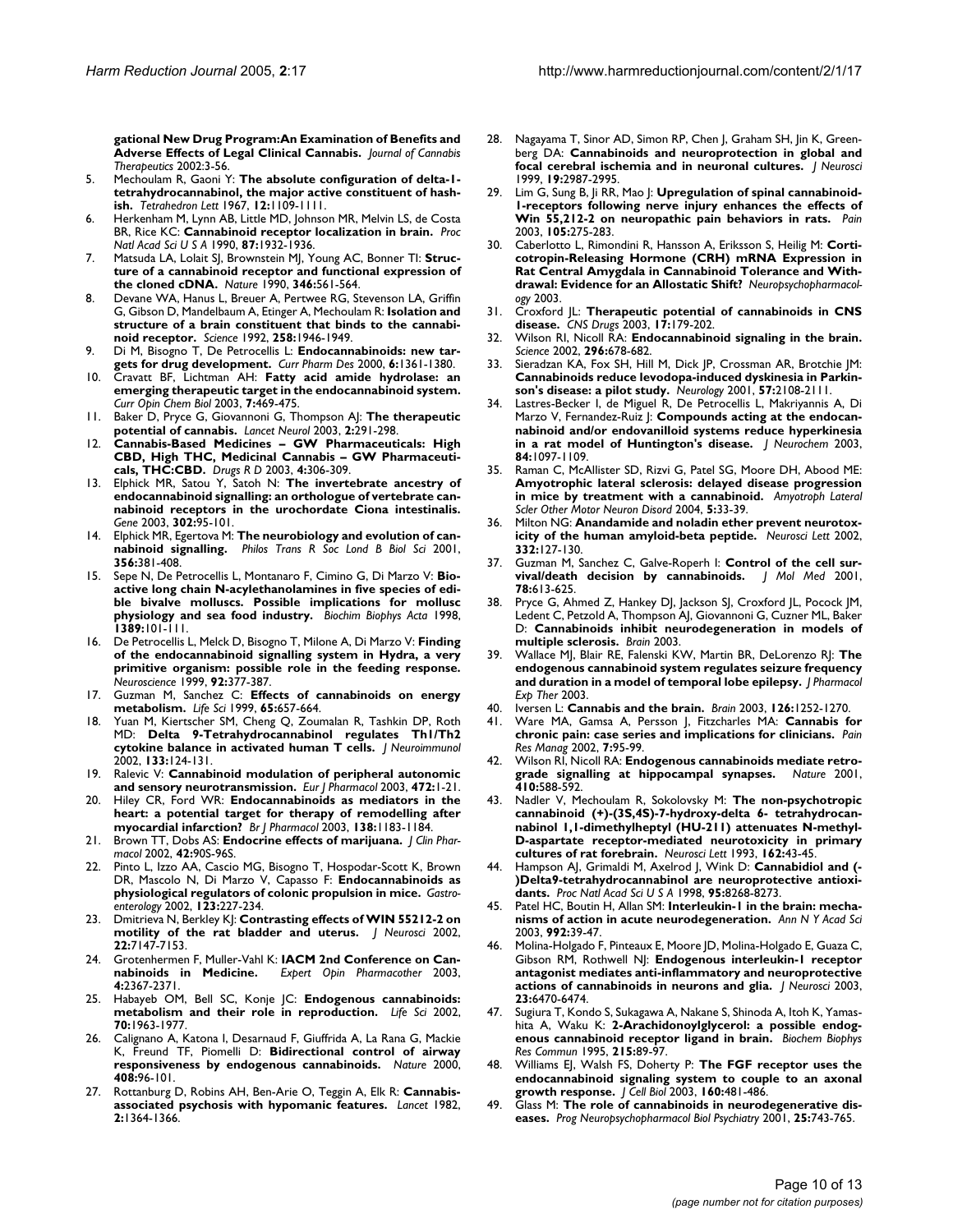- 50. Page SA, Verhoef MJ, Stebbins RA, Metz LM, Levy JC: **[Cannabis use](http://www.ncbi.nlm.nih.gov/entrez/query.fcgi?cmd=Retrieve&db=PubMed&dopt=Abstract&list_uids=12945941) [as described by people with multiple sclerosis.](http://www.ncbi.nlm.nih.gov/entrez/query.fcgi?cmd=Retrieve&db=PubMed&dopt=Abstract&list_uids=12945941)** *Can J Neurol Sci* 2003, **30:**201-205.
- Baker D, Pryce G, Croxford JL, Brown P, Pertwee RG, Huffman JW, Layward L: **[Cannabinoids control spasticity and tremor in a](http://www.ncbi.nlm.nih.gov/entrez/query.fcgi?cmd=Retrieve&db=PubMed&dopt=Abstract&list_uids=10716447) [multiple sclerosis model.](http://www.ncbi.nlm.nih.gov/entrez/query.fcgi?cmd=Retrieve&db=PubMed&dopt=Abstract&list_uids=10716447)** *Nature* 2000, **404:**84-87.
- 52. Baker D, Pryce G: **[The therapeutic potential of cannabis in](http://www.ncbi.nlm.nih.gov/entrez/query.fcgi?cmd=Retrieve&db=PubMed&dopt=Abstract&list_uids=12665412) [multiple sclerosis.](http://www.ncbi.nlm.nih.gov/entrez/query.fcgi?cmd=Retrieve&db=PubMed&dopt=Abstract&list_uids=12665412)** *Expert Opin Investig Drugs* 2003, **12:**561-567.
- 53. Klein TW, Newton CA, Nakachi N, Friedman H: **[Delta 9-tetrahy](http://www.ncbi.nlm.nih.gov/entrez/query.fcgi?cmd=Retrieve&db=PubMed&dopt=Abstract&list_uids=10843702)[drocannabinol treatment suppresses immunity and early](http://www.ncbi.nlm.nih.gov/entrez/query.fcgi?cmd=Retrieve&db=PubMed&dopt=Abstract&list_uids=10843702) IFN-gamma, IL-12, and IL-12 receptor beta 2 responses to [Legionella pneumophila infection.](http://www.ncbi.nlm.nih.gov/entrez/query.fcgi?cmd=Retrieve&db=PubMed&dopt=Abstract&list_uids=10843702)** *J Immunol* 2000, **164:**6461-6466.
- 54. Munro S, Thomas KL, Abu-Shaar M: **[Molecular characterization](http://www.ncbi.nlm.nih.gov/entrez/query.fcgi?cmd=Retrieve&db=PubMed&dopt=Abstract&list_uids=7689702) [of a peripheral receptor for cannabinoids.](http://www.ncbi.nlm.nih.gov/entrez/query.fcgi?cmd=Retrieve&db=PubMed&dopt=Abstract&list_uids=7689702)** *Nature* 1993, **365:**61-65.
- 55. Munckhof WJ, Konstantinos A, Wamsley M, Mortlock M, Gilpin C: **[A](http://www.ncbi.nlm.nih.gov/entrez/query.fcgi?cmd=Retrieve&db=PubMed&dopt=Abstract&list_uids=12971670) [cluster of tuberculosis associated with use of a marijuana](http://www.ncbi.nlm.nih.gov/entrez/query.fcgi?cmd=Retrieve&db=PubMed&dopt=Abstract&list_uids=12971670) [water pipe.](http://www.ncbi.nlm.nih.gov/entrez/query.fcgi?cmd=Retrieve&db=PubMed&dopt=Abstract&list_uids=12971670)** *Int J Tuberc Lung Dis* 2003, **7:**860-865.
- 56. Lyman WD, Sonett JR, Brosnan CF, Elkin R, Bornstein MB: **[Delta 9](http://www.ncbi.nlm.nih.gov/entrez/query.fcgi?cmd=Retrieve&db=PubMed&dopt=Abstract&list_uids=2542370) [tetrahydrocannabinol: a novel treatment for experimental](http://www.ncbi.nlm.nih.gov/entrez/query.fcgi?cmd=Retrieve&db=PubMed&dopt=Abstract&list_uids=2542370) [autoimmune encephalomyelitis.](http://www.ncbi.nlm.nih.gov/entrez/query.fcgi?cmd=Retrieve&db=PubMed&dopt=Abstract&list_uids=2542370)** *J Neuroimmunol* 1989, **23:**73-81.
- 57. Fernandez JR, Allison DB: **[Rimonabant Sanofi-Synthelabo.](http://www.ncbi.nlm.nih.gov/entrez/query.fcgi?cmd=Retrieve&db=PubMed&dopt=Abstract&list_uids=15134285)** *Curr Opin Investig Drugs* 2004, **5:**430-435.
- 58. van Oosten BW, Killestein J, Mathus-Vliegen EM, Polman CH: **[Multi](http://www.ncbi.nlm.nih.gov/entrez/query.fcgi?cmd=Retrieve&db=PubMed&dopt=Abstract&list_uids=15222701)[ple sclerosis following treatment with a cannabinoid recep](http://www.ncbi.nlm.nih.gov/entrez/query.fcgi?cmd=Retrieve&db=PubMed&dopt=Abstract&list_uids=15222701)[tor-1 antagonist.](http://www.ncbi.nlm.nih.gov/entrez/query.fcgi?cmd=Retrieve&db=PubMed&dopt=Abstract&list_uids=15222701)** *Mult Scler* 2004, **10:**330-331.
- 59. Berdyshev EV, Boichot E, Germain N, Allain N, Anger JP, Lagente V: **[Influence of fatty acid ethanolamides and delta9-tetrahydro](http://www.ncbi.nlm.nih.gov/entrez/query.fcgi?cmd=Retrieve&db=PubMed&dopt=Abstract&list_uids=9253958)cannabinol on cytokine and arachidonate release by mono[nuclear cells.](http://www.ncbi.nlm.nih.gov/entrez/query.fcgi?cmd=Retrieve&db=PubMed&dopt=Abstract&list_uids=9253958)** *Eur J Pharmacol* 1997, **330:**231-240.
- 60. Melamede RJ: **Indications for Cannabinoids: Autoimmune Diseases.** *Cannabis and Cannabinoids, Pharmacology, Toxicology and Therapeutic Potential* 2000.
- 61. Gubellini P, Picconi B, Bari M, Battista N, Calabresi P, Centonze D, Bernardi G, Finazzi-Agro A, Maccarrone M: **[Experimental parkin](http://www.ncbi.nlm.nih.gov/entrez/query.fcgi?cmd=Retrieve&db=PubMed&dopt=Abstract&list_uids=12177188)[sonism alters endocannabinoid degradation: implications for](http://www.ncbi.nlm.nih.gov/entrez/query.fcgi?cmd=Retrieve&db=PubMed&dopt=Abstract&list_uids=12177188) [striatal glutamatergic transmission.](http://www.ncbi.nlm.nih.gov/entrez/query.fcgi?cmd=Retrieve&db=PubMed&dopt=Abstract&list_uids=12177188)** *J Neurosci* 2002, **22:**6900-6907.
- 62. Gilgun-Sherki Y, Melamed E, Mechoulam R, Offen D: **[The CB1 Can](http://www.ncbi.nlm.nih.gov/entrez/query.fcgi?cmd=Retrieve&db=PubMed&dopt=Abstract&list_uids=12899667)[nabinoid Receptor Agonist, HU-210, Reduces Levodopa-](http://www.ncbi.nlm.nih.gov/entrez/query.fcgi?cmd=Retrieve&db=PubMed&dopt=Abstract&list_uids=12899667)Induced Rotations in 6-Hydroxydopamine-Lesioned Rats.** *Pharmacol Toxicol* 2003, **93:**66-70.
- 63. Di Marzo V, Hill MP, Bisogno T, Crossman AR, Brotchie JM: **[Enhanced levels of endogenous cannabinoids in the globus](http://www.ncbi.nlm.nih.gov/entrez/query.fcgi?cmd=Retrieve&db=PubMed&dopt=Abstract&list_uids=10877836) pallidus are associated with a reduction in movement in an** [animal model of Parkinson's disease.](http://www.ncbi.nlm.nih.gov/entrez/query.fcgi?cmd=Retrieve&db=PubMed&dopt=Abstract&list_uids=10877836) **14:**1432-1438.
- 64. Mechoulam R, Hanu L: **[The cannabinoids: an overview. Thera](http://www.ncbi.nlm.nih.gov/entrez/query.fcgi?cmd=Retrieve&db=PubMed&dopt=Abstract&list_uids=11854768)[peutic implications in vomiting and nausea after cancer](http://www.ncbi.nlm.nih.gov/entrez/query.fcgi?cmd=Retrieve&db=PubMed&dopt=Abstract&list_uids=11854768) chemotherapy, in appetite promotion, in multiple sclerosis [and in neuroprotection.](http://www.ncbi.nlm.nih.gov/entrez/query.fcgi?cmd=Retrieve&db=PubMed&dopt=Abstract&list_uids=11854768)** *Pain Res Manag* 2001, **6:**67-73.
- 65. Tramer MR, Carroll D, Campbell FA, Reynolds DJ, Moore RA, McQuay HJ: **[Cannabinoids for control of chemotherapy](http://www.ncbi.nlm.nih.gov/entrez/query.fcgi?cmd=Retrieve&db=PubMed&dopt=Abstract&list_uids=11440936) [induced nausea and vomiting: quantitative systematic](http://www.ncbi.nlm.nih.gov/entrez/query.fcgi?cmd=Retrieve&db=PubMed&dopt=Abstract&list_uids=11440936) [review.](http://www.ncbi.nlm.nih.gov/entrez/query.fcgi?cmd=Retrieve&db=PubMed&dopt=Abstract&list_uids=11440936)** *BMJ* 2001, **323:**16-21.
- 66. Guzman M, Sanchez C, Galve-Roperh I: **[Cannabinoids and cell](http://www.ncbi.nlm.nih.gov/entrez/query.fcgi?cmd=Retrieve&db=PubMed&dopt=Abstract&list_uids=12182964) [fate.](http://www.ncbi.nlm.nih.gov/entrez/query.fcgi?cmd=Retrieve&db=PubMed&dopt=Abstract&list_uids=12182964)** *Pharmacol Ther* 2002, **95:**175-184.
- 67. Parolaro D, Massi P, Rubino T, Monti E: **[Endocannabinoids in the](http://www.ncbi.nlm.nih.gov/entrez/query.fcgi?cmd=Retrieve&db=PubMed&dopt=Abstract&list_uids=12052046) [immune system and cancer.](http://www.ncbi.nlm.nih.gov/entrez/query.fcgi?cmd=Retrieve&db=PubMed&dopt=Abstract&list_uids=12052046)** *Prostaglandins Leukot Essent Fatty Acids* 2002, **66:**319-332.
- 68. McKallip RJ, Lombard C, Fisher M, Martin BR, Ryu S, Grant S, Nagarkatti PS, Nagarkatti M: **[Targeting CB2 cannabinoid receptors as](http://www.ncbi.nlm.nih.gov/entrez/query.fcgi?cmd=Retrieve&db=PubMed&dopt=Abstract&list_uids=12091357) [a novel therapy to treat malignant lymphoblastic disease.](http://www.ncbi.nlm.nih.gov/entrez/query.fcgi?cmd=Retrieve&db=PubMed&dopt=Abstract&list_uids=12091357)** *Blood* 2002, **100:**627-634.
- 69. Casanova ML, Blazquez C, Martinez-Palacio J, Villanueva C, Fernandez-Acenero MJ, Huffman JW, Jorcano JL, Guzman M: **[Inhibition of](http://www.ncbi.nlm.nih.gov/entrez/query.fcgi?cmd=Retrieve&db=PubMed&dopt=Abstract&list_uids=12511587) [skin tumor growth and angiogenesis in vivo by activation of](http://www.ncbi.nlm.nih.gov/entrez/query.fcgi?cmd=Retrieve&db=PubMed&dopt=Abstract&list_uids=12511587) [cannabinoid receptors.](http://www.ncbi.nlm.nih.gov/entrez/query.fcgi?cmd=Retrieve&db=PubMed&dopt=Abstract&list_uids=12511587)** *J Clin Invest* 2003, **111:**43-50.
- 70. Sanchez C, Galve-Roperh I, Canova C, Brachet P, Guzman M: **[Delta9-tetrahydrocannabinol induces apoptosis in C6 glioma](http://www.ncbi.nlm.nih.gov/entrez/query.fcgi?cmd=Retrieve&db=PubMed&dopt=Abstract&list_uids=9771884) [cells.](http://www.ncbi.nlm.nih.gov/entrez/query.fcgi?cmd=Retrieve&db=PubMed&dopt=Abstract&list_uids=9771884)** *FEBS Lett* 1998, **436:**6-10.
- 71. Melck D, De Petrocellis L, Orlando P, Bisogno T, Laezza C, Bifulco M, Di Marzo V: **[Suppression of nerve growth factor Trk receptors](http://www.ncbi.nlm.nih.gov/entrez/query.fcgi?cmd=Retrieve&db=PubMed&dopt=Abstract&list_uids=10614630) [and prolactin receptors by endocannabinoids leads to inhibi-](http://www.ncbi.nlm.nih.gov/entrez/query.fcgi?cmd=Retrieve&db=PubMed&dopt=Abstract&list_uids=10614630)**

**[tion of human breast and prostate cancer cell proliferation.](http://www.ncbi.nlm.nih.gov/entrez/query.fcgi?cmd=Retrieve&db=PubMed&dopt=Abstract&list_uids=10614630)** *Endocrinology* 2000, **141:**118-126.

- 72. Wilson RGJ, Tahir SK, Mechoulam R, Zimmerman S, Zimmerman AM: **[Cannabinoid enantiomer action on the cytoarchitecture.](http://www.ncbi.nlm.nih.gov/entrez/query.fcgi?cmd=Retrieve&db=PubMed&dopt=Abstract&list_uids=8935159)** *Cell Biol Int* 1996, **20:**147-157.
- 73. Portella G, Laezza C, Laccetti P, De Petrocellis L, Di Marzo V, Bifulco M: **[Inhibitory effects of cannabinoid CB1 receptor stimula](http://www.ncbi.nlm.nih.gov/entrez/query.fcgi?cmd=Retrieve&db=PubMed&dopt=Abstract&list_uids=12958205)[tion on tumor growth and metastatic spreading: actions on](http://www.ncbi.nlm.nih.gov/entrez/query.fcgi?cmd=Retrieve&db=PubMed&dopt=Abstract&list_uids=12958205) [signals involved in angiogenesis and metastasis.](http://www.ncbi.nlm.nih.gov/entrez/query.fcgi?cmd=Retrieve&db=PubMed&dopt=Abstract&list_uids=12958205)** *FASEB J* 2003, **17:**1771-1773.
- 74. Ligresti A, Bisogno T, Matias I, De Petrocellis L, Cascio MG, Cosenza V, D'argenio G, Scaglione G, Bifulco M, Sorrentini I, Di Marzo V: **[Pos](http://www.ncbi.nlm.nih.gov/entrez/query.fcgi?cmd=Retrieve&db=PubMed&dopt=Abstract&list_uids=12949714)[sible endocannabinoid control of colorectal cancer growth.](http://www.ncbi.nlm.nih.gov/entrez/query.fcgi?cmd=Retrieve&db=PubMed&dopt=Abstract&list_uids=12949714)** *Gastroenterology* 2003, **125:**677-687.
- 75. Blazquez C, Gonzalez-Feria L, Alvarez L, Haro A, Casanova ML, Guzman M: **[Cannabinoids inhibit the vascular endothelial growth](http://www.ncbi.nlm.nih.gov/entrez/query.fcgi?cmd=Retrieve&db=PubMed&dopt=Abstract&list_uids=15313899) [factor pathway in gliomas.](http://www.ncbi.nlm.nih.gov/entrez/query.fcgi?cmd=Retrieve&db=PubMed&dopt=Abstract&list_uids=15313899)** *Cancer Res* 2004, **64:**5617-5623.
- 76. Gardner B, Zhu LX, Sharma S, Tashkin DP, Dubinett SM: **Methanandamide increases COX-2 expression and tumor growth in murine lung cancer.** *FASEB J* 2003.
- 77. Kehl LJ, Hamamoto DT, Wacnik PW, Croft DL, Norsted BD, Wilcox GL, Simone DA: **[A cannabinoid agonist differentially attenu](http://www.ncbi.nlm.nih.gov/entrez/query.fcgi?cmd=Retrieve&db=PubMed&dopt=Abstract&list_uids=12749972)[ates deep tissue hyperalgesia in animal models of cancer and](http://www.ncbi.nlm.nih.gov/entrez/query.fcgi?cmd=Retrieve&db=PubMed&dopt=Abstract&list_uids=12749972) [inflammatory muscle pain.](http://www.ncbi.nlm.nih.gov/entrez/query.fcgi?cmd=Retrieve&db=PubMed&dopt=Abstract&list_uids=12749972)** *Pain* 2003, **103:**175-186.
- 78. Ware MA, Doyle CR, Woods R, Lynch ME, Clark AJ: **[Cannabis use](http://www.ncbi.nlm.nih.gov/entrez/query.fcgi?cmd=Retrieve&db=PubMed&dopt=Abstract&list_uids=12620613) [for chronic non-cancer pain: results of a prospective survey.](http://www.ncbi.nlm.nih.gov/entrez/query.fcgi?cmd=Retrieve&db=PubMed&dopt=Abstract&list_uids=12620613)** *Pain* 2003, **102:**211-216.
- 79. Berman J, Lee J, Cooper M, Cannon A, Sach J, McKerral S, Taggart M, Symonds C, Fishe K, Birch R: **Efficacy of two cannabis-based medicinal extracts for relief of central neuropathic pain from brachial plexus avulsion: results of a randomised controlled trial.** *Anaesthesia* 2003, **58:**938.
- 80. Smart D, Gunthorpe MJ, Jerman JC, Nasir S, Gray J, Muir AI, Chambers JK, Randall AD, Davis JB: **[The endogenous lipid anandamide](http://www.ncbi.nlm.nih.gov/entrez/query.fcgi?cmd=Retrieve&db=PubMed&dopt=Abstract&list_uids=10694225) [is a full agonist at the human vanilloid receptor \(hVR1\).](http://www.ncbi.nlm.nih.gov/entrez/query.fcgi?cmd=Retrieve&db=PubMed&dopt=Abstract&list_uids=10694225)** *Br J Pharmacol* 2000, **129:**227-230.
- 81. Caterina MJ, Schumacher MA, Tominaga M, Rosen TA, Levine JD, Julius D: **[The capsaicin receptor: a heat-activated ion channel](http://www.ncbi.nlm.nih.gov/entrez/query.fcgi?cmd=Retrieve&db=PubMed&dopt=Abstract&list_uids=9349813) [in the pain pathway.](http://www.ncbi.nlm.nih.gov/entrez/query.fcgi?cmd=Retrieve&db=PubMed&dopt=Abstract&list_uids=9349813)** *Nature* 1997, **389:**816-824.
- 82. Walker JM, Huang SM: **[Endocannabinoids in pain modulation.](http://www.ncbi.nlm.nih.gov/entrez/query.fcgi?cmd=Retrieve&db=PubMed&dopt=Abstract&list_uids=12052039)** *Prostaglandins Leukot Essent Fatty Acids* 2002, **66:**235-242.
- 83. Walker JM, Hohmann AG, Martin WJ, Strangman NM, Huang SM, Tsou K: **[The neurobiology of cannabinoid analgesia.](http://www.ncbi.nlm.nih.gov/entrez/query.fcgi?cmd=Retrieve&db=PubMed&dopt=Abstract&list_uids=10462067)** *Life Sci* 1999, **65:**665-673.
- 84. Rice AS, Farquhar-Smith WP, Nagy I: **[Endocannabinoids and pain:](http://www.ncbi.nlm.nih.gov/entrez/query.fcgi?cmd=Retrieve&db=PubMed&dopt=Abstract&list_uids=12052040) [spinal and peripheral analgesia in inflammation and neurop](http://www.ncbi.nlm.nih.gov/entrez/query.fcgi?cmd=Retrieve&db=PubMed&dopt=Abstract&list_uids=12052040)[athy.](http://www.ncbi.nlm.nih.gov/entrez/query.fcgi?cmd=Retrieve&db=PubMed&dopt=Abstract&list_uids=12052040)** *Prostaglandins Leukot Essent Fatty Acids* 2002, **66:**243-256.
- 85. Wade DT, Robson P, House H, Makela P, Aram J: **[A preliminary](http://www.ncbi.nlm.nih.gov/entrez/query.fcgi?cmd=Retrieve&db=PubMed&dopt=Abstract&list_uids=12617376) [controlled study to determine whether whole-plant cannabis](http://www.ncbi.nlm.nih.gov/entrez/query.fcgi?cmd=Retrieve&db=PubMed&dopt=Abstract&list_uids=12617376) [extracts can improve intractable neurogenic symptoms.](http://www.ncbi.nlm.nih.gov/entrez/query.fcgi?cmd=Retrieve&db=PubMed&dopt=Abstract&list_uids=12617376)** *Clin Rehabil* 2003, **17:**21-29.
- 86. Yesilyurt O, Dogrul A, Gul H, Seyrek M, Kusmez O, Ozkan Y, Yildiz O: **[Topical cannabinoid enhances topical morphine antinoci](http://www.ncbi.nlm.nih.gov/entrez/query.fcgi?cmd=Retrieve&db=PubMed&dopt=Abstract&list_uids=14499448)[ception.](http://www.ncbi.nlm.nih.gov/entrez/query.fcgi?cmd=Retrieve&db=PubMed&dopt=Abstract&list_uids=14499448)** *Pain* 2003, **105:**303-308.
- Hall W, Degenhardt L: [Medical marijuana initiatives: are they](http://www.ncbi.nlm.nih.gov/entrez/query.fcgi?cmd=Retrieve&db=PubMed&dopt=Abstract&list_uids=12873153) **[justified? How successful are they likely to be?](http://www.ncbi.nlm.nih.gov/entrez/query.fcgi?cmd=Retrieve&db=PubMed&dopt=Abstract&list_uids=12873153)** *CNS Drugs* 2003, **17:**689-697.
- 88. Abrams DI: **[Medical marijuana: tribulations and trials.](http://www.ncbi.nlm.nih.gov/entrez/query.fcgi?cmd=Retrieve&db=PubMed&dopt=Abstract&list_uids=9692378)** *J Psychoactive Drugs* 1998, **30:**163-169.
- 89. Grotenhermen F: **[Pharmacokinetics and pharmacodynamics](http://www.ncbi.nlm.nih.gov/entrez/query.fcgi?cmd=Retrieve&db=PubMed&dopt=Abstract&list_uids=12648025) [of cannabinoids.](http://www.ncbi.nlm.nih.gov/entrez/query.fcgi?cmd=Retrieve&db=PubMed&dopt=Abstract&list_uids=12648025)** *Clin Pharmacokinet* 2003, **42:**327-360.
- 90. Novotny M, Lee ML, Bartle KD: **[A possible chemical basis for the](http://www.ncbi.nlm.nih.gov/entrez/query.fcgi?cmd=Retrieve&db=PubMed&dopt=Abstract&list_uids=1253890) [higher mutagenicity of marijuana smoke as compared to](http://www.ncbi.nlm.nih.gov/entrez/query.fcgi?cmd=Retrieve&db=PubMed&dopt=Abstract&list_uids=1253890) [tobacco smoke.](http://www.ncbi.nlm.nih.gov/entrez/query.fcgi?cmd=Retrieve&db=PubMed&dopt=Abstract&list_uids=1253890)** *Experientia* 1976, **32:**280-282.
- 91. Wu TC, Tashkin DP, Djahed B, Rose JE: **[Pulmonary hazards of](http://www.ncbi.nlm.nih.gov/entrez/query.fcgi?cmd=Retrieve&db=PubMed&dopt=Abstract&list_uids=3340105) [smoking marijuana as compared with tobacco.](http://www.ncbi.nlm.nih.gov/entrez/query.fcgi?cmd=Retrieve&db=PubMed&dopt=Abstract&list_uids=3340105)** *N Engl J Med* 1988, **318:**347-351.
- 92. Sidney S, Quesenberry CPJ, Friedman GD, Tekawa IS: **[Marijuana](http://www.ncbi.nlm.nih.gov/entrez/query.fcgi?cmd=Retrieve&db=PubMed&dopt=Abstract&list_uids=9328194) [use and cancer incidence \(California, United States\).](http://www.ncbi.nlm.nih.gov/entrez/query.fcgi?cmd=Retrieve&db=PubMed&dopt=Abstract&list_uids=9328194)** *Cancer Causes Control* 1997, **8:**722-728.
- 93. Minna JD: **[Nicotine exposure and bronchial epithelial cell nic](http://www.ncbi.nlm.nih.gov/entrez/query.fcgi?cmd=Retrieve&db=PubMed&dopt=Abstract&list_uids=12511585)[otinic acetylcholine receptor expression in the pathogenesis](http://www.ncbi.nlm.nih.gov/entrez/query.fcgi?cmd=Retrieve&db=PubMed&dopt=Abstract&list_uids=12511585) [of lung cancer.](http://www.ncbi.nlm.nih.gov/entrez/query.fcgi?cmd=Retrieve&db=PubMed&dopt=Abstract&list_uids=12511585)** *J Clin Invest* 2003, **111:**31-33.
- 94. Heeschen C, Jang JJ, Weis M, Pathak A, Kaji S, Hu RS, Tsao PS, Johnson FL, Cooke JP: **[Nicotine stimulates angiogenesis and pro](http://www.ncbi.nlm.nih.gov/entrez/query.fcgi?cmd=Retrieve&db=PubMed&dopt=Abstract&list_uids=11433349)-**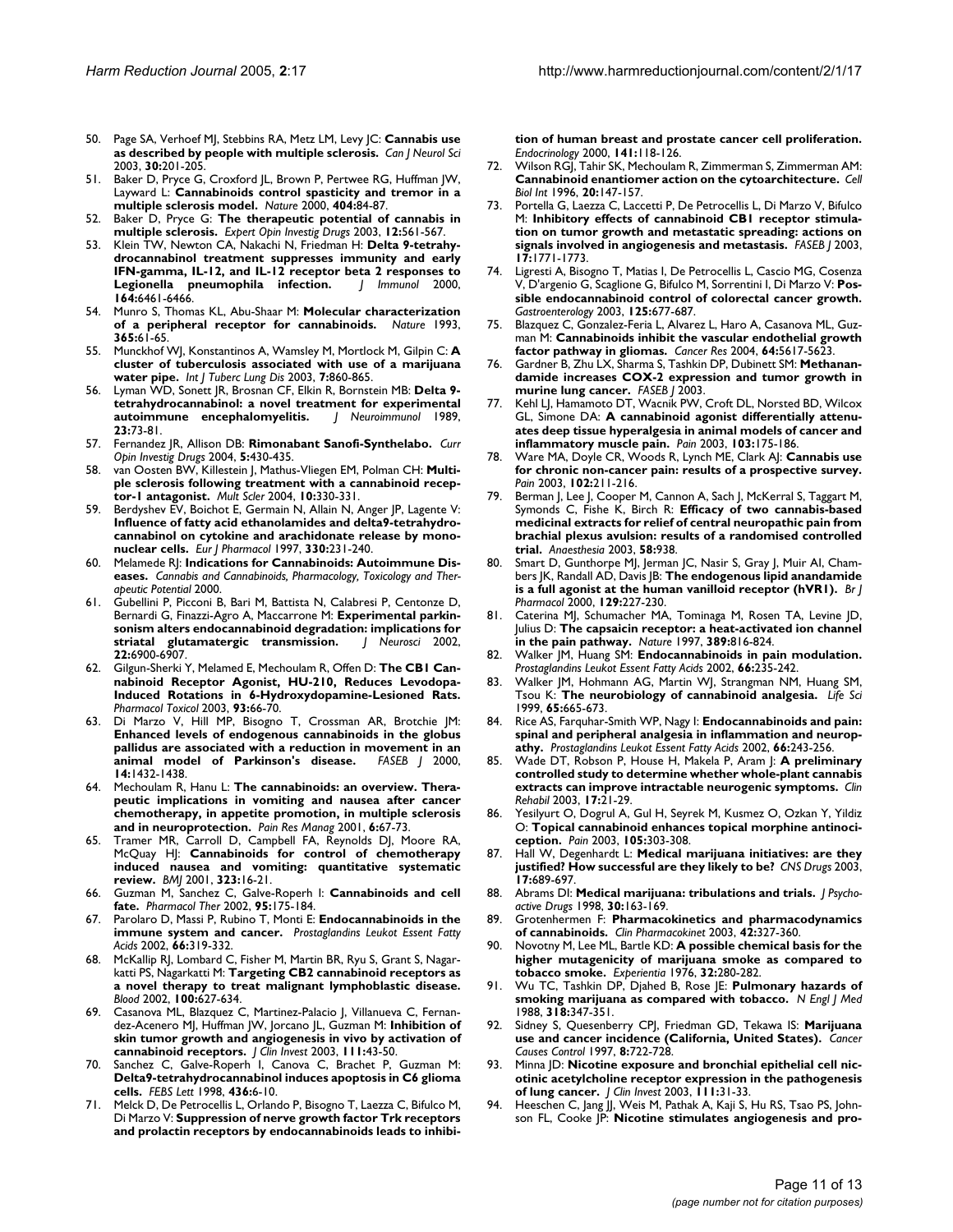**[motes tumor growth and atherosclerosis.](http://www.ncbi.nlm.nih.gov/entrez/query.fcgi?cmd=Retrieve&db=PubMed&dopt=Abstract&list_uids=11433349)** *Nat Med* 2001, **7:**833-839.

- 95. Blazquez C, Casanova ML, Planas A, Del Pulgar TG, Villanueva C, Fernandez-Acenero MJ, Aragones J, Huffman JW, Jorcano JL, Guzman M: **[Inhibition of tumor angiogenesis by cannabinoids.](http://www.ncbi.nlm.nih.gov/entrez/query.fcgi?cmd=Retrieve&db=PubMed&dopt=Abstract&list_uids=12514108)** *FASEB J* 2003, **17:**529-531.
- 96. Zhang ZF, Morgenstern H, Spitz MR, Tashkin DP, Yu GP, Marshall JR, Hsu TC, Schantz SP: **[Marijuana use and increased risk of squa](http://www.ncbi.nlm.nih.gov/entrez/query.fcgi?cmd=Retrieve&db=PubMed&dopt=Abstract&list_uids=10613339)[mous cell carcinoma of the head and neck.](http://www.ncbi.nlm.nih.gov/entrez/query.fcgi?cmd=Retrieve&db=PubMed&dopt=Abstract&list_uids=10613339)** *Cancer Epidemiol Biomarkers Prev* 1999, **8:**1071-1078.
- 97. Gieringer D, Laurent SJ, Goodrich S: **Cannabis Vaporizer Combines Efficient Delivery of THC with Effective Suppression of Pyrolytic Compounds.** *Journal of Cannabis Therapeutics* **4:**7-27.
- 98. Gowling L, Ali R, White J: [Respiratory Harms of Smoked Can](http://www.ncbi.nlm.nih.gov/entrez/query.fcgi?cmd=Retrieve&db=PubMed&dopt=Abstract&list_uids=11819707)**[nabis.](http://www.ncbi.nlm.nih.gov/entrez/query.fcgi?cmd=Retrieve&db=PubMed&dopt=Abstract&list_uids=11819707)** Adelaide Australia: Drug and Alcohol Services Council; 2000.
- 99. Agurell S, Halldin M, Lindgren JE, Ohlsson A, Widman M, Gillespie H, Hollister L: **[Pharmacokinetics and metabolism of delta 1-tet](http://www.ncbi.nlm.nih.gov/entrez/query.fcgi?cmd=Retrieve&db=PubMed&dopt=Abstract&list_uids=3012605)[rahydrocannabinol and other cannabinoids with emphasis on](http://www.ncbi.nlm.nih.gov/entrez/query.fcgi?cmd=Retrieve&db=PubMed&dopt=Abstract&list_uids=3012605) [man.](http://www.ncbi.nlm.nih.gov/entrez/query.fcgi?cmd=Retrieve&db=PubMed&dopt=Abstract&list_uids=3012605)** *Pharmacol Rev* 1986, **38:**21-43.
- 100. Yamamoto I, Watanabe K, Narimatsu S, Yoshimura H: **[Recent](http://www.ncbi.nlm.nih.gov/entrez/query.fcgi?cmd=Retrieve&db=PubMed&dopt=Abstract&list_uids=7584607) [advances in the metabolism of cannabinoids.](http://www.ncbi.nlm.nih.gov/entrez/query.fcgi?cmd=Retrieve&db=PubMed&dopt=Abstract&list_uids=7584607)** *Int J Biochem Cell Biol* 1995, **27:**741-746.
- 101. Bornheim LM, Everhart ET, Li J, Correia MA: **[Induction and](http://www.ncbi.nlm.nih.gov/entrez/query.fcgi?cmd=Retrieve&db=PubMed&dopt=Abstract&list_uids=8043019) [genetic regulation of mouse hepatic cytochrome P450 by](http://www.ncbi.nlm.nih.gov/entrez/query.fcgi?cmd=Retrieve&db=PubMed&dopt=Abstract&list_uids=8043019) [cannabidiol.](http://www.ncbi.nlm.nih.gov/entrez/query.fcgi?cmd=Retrieve&db=PubMed&dopt=Abstract&list_uids=8043019)** *Biochem Pharmacol* 1994, **48:**161-171.
- 102. Tretyakova N, Matter B, Jones R, Shallop A: **[Formation of](http://www.ncbi.nlm.nih.gov/entrez/query.fcgi?cmd=Retrieve&db=PubMed&dopt=Abstract&list_uids=12135376) [benzo\[a\]pyrene diol epoxide-DNA adducts at specific](http://www.ncbi.nlm.nih.gov/entrez/query.fcgi?cmd=Retrieve&db=PubMed&dopt=Abstract&list_uids=12135376) guanines within K-ras and p53 gene sequences: stable iso[tope-labeling mass spectrometry approach.](http://www.ncbi.nlm.nih.gov/entrez/query.fcgi?cmd=Retrieve&db=PubMed&dopt=Abstract&list_uids=12135376)** *Biochemistry* 2002, **41:**9535-9544.
- 103. Pellinen P, Honkakoski P, Stenback F, Niemitz M, Alhava E, Pelkonen O, Lang MA, Pasanen M: **[Cocaine N-demethylation and the](http://www.ncbi.nlm.nih.gov/entrez/query.fcgi?cmd=Retrieve&db=PubMed&dopt=Abstract&list_uids=8157080) [metabolism-related hepatotoxicity can be prevented by](http://www.ncbi.nlm.nih.gov/entrez/query.fcgi?cmd=Retrieve&db=PubMed&dopt=Abstract&list_uids=8157080) [cytochrome P450 3A inhibitors.](http://www.ncbi.nlm.nih.gov/entrez/query.fcgi?cmd=Retrieve&db=PubMed&dopt=Abstract&list_uids=8157080)** *Eur J Pharmacol* 1994, **270:**35-43.
- 104. Deutsch DG, Tombler ER, March JE, Lo SH, Adesnik M: **[Potentia](http://www.ncbi.nlm.nih.gov/entrez/query.fcgi?cmd=Retrieve&db=PubMed&dopt=Abstract&list_uids=1741782)[tion of the inductive effect of phenobarbital on cytochrome](http://www.ncbi.nlm.nih.gov/entrez/query.fcgi?cmd=Retrieve&db=PubMed&dopt=Abstract&list_uids=1741782) [P450 mRNAs by cannabidiol.](http://www.ncbi.nlm.nih.gov/entrez/query.fcgi?cmd=Retrieve&db=PubMed&dopt=Abstract&list_uids=1741782)** *Biochem Pharmacol* 1991, **42:**2048-2053.
- 105. Cichewicz DL, McCarthy EA: **[Antinociceptive synergy between](http://www.ncbi.nlm.nih.gov/entrez/query.fcgi?cmd=Retrieve&db=PubMed&dopt=Abstract&list_uids=12604676) [delta\(9\)-tetrahydrocannabinol and opioids after oral admin](http://www.ncbi.nlm.nih.gov/entrez/query.fcgi?cmd=Retrieve&db=PubMed&dopt=Abstract&list_uids=12604676)[istration.](http://www.ncbi.nlm.nih.gov/entrez/query.fcgi?cmd=Retrieve&db=PubMed&dopt=Abstract&list_uids=12604676)** *J Pharmacol Exp Ther* 2003, **304:**1010-1015.
- 106. Marchese G, Casti P, Ruiu S, Saba P, Sanna A, Casu G, Pani L: **Haloperidol, but not clozapine, produces dramatic catalepsy in {Delta}9-THC-treated rats: possible clinical implications.** *Br J Pharmacol* 2003.
- 107. Khanna P, Gupta MB, Gupta GP, Sanwal GG, Ali B: **[Influence of](http://www.ncbi.nlm.nih.gov/entrez/query.fcgi?cmd=Retrieve&db=PubMed&dopt=Abstract&list_uids=1986734) [chronic oral intake of cannabis extract on oxidative and](http://www.ncbi.nlm.nih.gov/entrez/query.fcgi?cmd=Retrieve&db=PubMed&dopt=Abstract&list_uids=1986734) [hydrolytic metabolism of xenobiotics in rat.](http://www.ncbi.nlm.nih.gov/entrez/query.fcgi?cmd=Retrieve&db=PubMed&dopt=Abstract&list_uids=1986734)** *Biochem Pharmacol* 1991, **41:**109-113.
- 108. Prigogine I: **From Being to Becoming.** San Fransisco: W.H. Freeman; 1980.
- 109. Park B, McPartland JM, Glass M: **[Cannabis, cannabinoids and](http://www.ncbi.nlm.nih.gov/entrez/query.fcgi?cmd=Retrieve&db=PubMed&dopt=Abstract&list_uids=14683692) [reproduction.](http://www.ncbi.nlm.nih.gov/entrez/query.fcgi?cmd=Retrieve&db=PubMed&dopt=Abstract&list_uids=14683692)** *Prostaglandins Leukot Essent Fatty Acids* 2004, **70:**189-197.
- 110. Lepore M, Vorel SR, Lowinson J, Gardner EL: **[Conditioned place](http://www.ncbi.nlm.nih.gov/entrez/query.fcgi?cmd=Retrieve&db=PubMed&dopt=Abstract&list_uids=7776834) [preference induced by delta 9-tetrahydrocannabinol: com](http://www.ncbi.nlm.nih.gov/entrez/query.fcgi?cmd=Retrieve&db=PubMed&dopt=Abstract&list_uids=7776834)[parison with cocaine, morphine, and food reward.](http://www.ncbi.nlm.nih.gov/entrez/query.fcgi?cmd=Retrieve&db=PubMed&dopt=Abstract&list_uids=7776834)** *Life Sci* 1995, **56:**2073-2080.
- 111. Tanda G, Munzar P, Goldberg SR: **[Self-administration behavior is](http://www.ncbi.nlm.nih.gov/entrez/query.fcgi?cmd=Retrieve&db=PubMed&dopt=Abstract&list_uids=11036260) [maintained by the psychoactive ingredient of marijuana in](http://www.ncbi.nlm.nih.gov/entrez/query.fcgi?cmd=Retrieve&db=PubMed&dopt=Abstract&list_uids=11036260) [squirrel monkeys.](http://www.ncbi.nlm.nih.gov/entrez/query.fcgi?cmd=Retrieve&db=PubMed&dopt=Abstract&list_uids=11036260)** *Nat Neurosci* 2000, **3:**1073-1074.
- 112. Justinova Z, Tanda G, Redhi GH, Goldberg SR: **[Self-administration](http://www.ncbi.nlm.nih.gov/entrez/query.fcgi?cmd=Retrieve&db=PubMed&dopt=Abstract&list_uids=12827345) [of Delta\(9\)-tetrahydrocannabinol \(THC\) by drug naive](http://www.ncbi.nlm.nih.gov/entrez/query.fcgi?cmd=Retrieve&db=PubMed&dopt=Abstract&list_uids=12827345) [squirrel monkeys.](http://www.ncbi.nlm.nih.gov/entrez/query.fcgi?cmd=Retrieve&db=PubMed&dopt=Abstract&list_uids=12827345)** *Psychopharmacology (Berl)* 2003, **169:**135-140.
- 113. Fattore L, Cossu G, Martellotta CM, Fratta W: **[Intravenous self](http://www.ncbi.nlm.nih.gov/entrez/query.fcgi?cmd=Retrieve&db=PubMed&dopt=Abstract&list_uids=11498718)[administration of the cannabinoid CB1 receptor agonist](http://www.ncbi.nlm.nih.gov/entrez/query.fcgi?cmd=Retrieve&db=PubMed&dopt=Abstract&list_uids=11498718) [WIN 55,212-2 in rats.](http://www.ncbi.nlm.nih.gov/entrez/query.fcgi?cmd=Retrieve&db=PubMed&dopt=Abstract&list_uids=11498718)** *Psychopharmacology (Berl)* 2001, **156:**410-416.
- 114. Ameri A: **[The effects of cannabinoids on the brain.](http://www.ncbi.nlm.nih.gov/entrez/query.fcgi?cmd=Retrieve&db=PubMed&dopt=Abstract&list_uids=10368032)** *Prog Neurobiol* 1999, **58:**315-348.
- 115. Gardner EL: **[Addictive potential of cannabinoids: the underly](http://www.ncbi.nlm.nih.gov/entrez/query.fcgi?cmd=Retrieve&db=PubMed&dopt=Abstract&list_uids=12505706)[ing neurobiology.](http://www.ncbi.nlm.nih.gov/entrez/query.fcgi?cmd=Retrieve&db=PubMed&dopt=Abstract&list_uids=12505706)** *Chem Phys Lipids* 2002, **121:**267-290.
- 116. Marinelli M, Piazza PV: **[Interaction between glucocorticoid hor](http://www.ncbi.nlm.nih.gov/entrez/query.fcgi?cmd=Retrieve&db=PubMed&dopt=Abstract&list_uids=12193179)[mones, stress and psychostimulant drugs.](http://www.ncbi.nlm.nih.gov/entrez/query.fcgi?cmd=Retrieve&db=PubMed&dopt=Abstract&list_uids=12193179)** *Eur J Neurosci* 2002, **16:**387-394.
- 117. Di S, Malcher-Lopes R, Halmos KC, Tasker JG: **[Nongenomic gluco](http://www.ncbi.nlm.nih.gov/entrez/query.fcgi?cmd=Retrieve&db=PubMed&dopt=Abstract&list_uids=12832507)[corticoid inhibition via endocannabinoid release in the](http://www.ncbi.nlm.nih.gov/entrez/query.fcgi?cmd=Retrieve&db=PubMed&dopt=Abstract&list_uids=12832507) [hypothalamus: a fast feedback mechanism.](http://www.ncbi.nlm.nih.gov/entrez/query.fcgi?cmd=Retrieve&db=PubMed&dopt=Abstract&list_uids=12832507)** *J Neurosci* 2003, **23:**4850-4857.
- 118. Whitlow CT, Freedland CS, Porrino LJ: **[Functional consequences](http://www.ncbi.nlm.nih.gov/entrez/query.fcgi?cmd=Retrieve&db=PubMed&dopt=Abstract&list_uids=12927655) [of the repeated administration of Delta\(9\)-tetrahydrocan](http://www.ncbi.nlm.nih.gov/entrez/query.fcgi?cmd=Retrieve&db=PubMed&dopt=Abstract&list_uids=12927655)[nabinol in the rat.](http://www.ncbi.nlm.nih.gov/entrez/query.fcgi?cmd=Retrieve&db=PubMed&dopt=Abstract&list_uids=12927655)** *Drug Alcohol Depend* 2003, **71:**169-177.
- 119. Marsicano G, Wotjak CT, Azad SC, Bisogno T, Rammes G, Cascio MG, Hermann H, Tang J, Hofmann C, Zieglgansberger W, Di Marzo V, Lutz B: **[The endogenous cannabinoid system controls](http://www.ncbi.nlm.nih.gov/entrez/query.fcgi?cmd=Retrieve&db=PubMed&dopt=Abstract&list_uids=12152079) [extinction of aversive memories.](http://www.ncbi.nlm.nih.gov/entrez/query.fcgi?cmd=Retrieve&db=PubMed&dopt=Abstract&list_uids=12152079)** *Nature* 2002, **418:**530-534.
- 120. De Vries TJ, Homberg JR, Binnekade R, Raaso H, Schoffelmeer AN: **[Cannabinoid modulation of the reinforcing and motivational](http://www.ncbi.nlm.nih.gov/entrez/query.fcgi?cmd=Retrieve&db=PubMed&dopt=Abstract&list_uids=12669182) [properties of heroin and heroin-associated cues in rats.](http://www.ncbi.nlm.nih.gov/entrez/query.fcgi?cmd=Retrieve&db=PubMed&dopt=Abstract&list_uids=12669182)** *Psychopharmacology (Berl)* 2003, **168:**164-169.
- 121. Ledent C, Valverde O, Cossu G, Petitet F, Aubert JF, Beslot F, Bohme GA, Imperato A, Pedrazzini T, Roques BP, Vassart G, Fratta W, Parmentier M: **[Unresponsiveness to cannabinoids and reduced](http://www.ncbi.nlm.nih.gov/entrez/query.fcgi?cmd=Retrieve&db=PubMed&dopt=Abstract&list_uids=9888857) [addictive effects of opiates in CB1 receptor knockout mice.](http://www.ncbi.nlm.nih.gov/entrez/query.fcgi?cmd=Retrieve&db=PubMed&dopt=Abstract&list_uids=9888857)** *Science* 1999, **283:**401-404.
- 122. Norwood CS, Cornish JL, Mallet PE, McGregor IS: **[Pre-exposure to](http://www.ncbi.nlm.nih.gov/entrez/query.fcgi?cmd=Retrieve&db=PubMed&dopt=Abstract&list_uids=12650839) [the cannabinoid receptor agonist CP 55940 enhances mor](http://www.ncbi.nlm.nih.gov/entrez/query.fcgi?cmd=Retrieve&db=PubMed&dopt=Abstract&list_uids=12650839)phine behavioral sensitization and alters morphine self[administration in Lewis rats.](http://www.ncbi.nlm.nih.gov/entrez/query.fcgi?cmd=Retrieve&db=PubMed&dopt=Abstract&list_uids=12650839)** *Eur J Pharmacol* 2003, **465:**105-114.
- 123. Vigano D, Grazia Cascio M, Rubino T, Fezza F, Vaccani A, Di Marzo V, Parolaro D: **[Chronic morphine modulates the contents of](http://www.ncbi.nlm.nih.gov/entrez/query.fcgi?cmd=Retrieve&db=PubMed&dopt=Abstract&list_uids=12637958) [the endocannabinoid, 2-arachidonoyl glycerol, in rat brain.](http://www.ncbi.nlm.nih.gov/entrez/query.fcgi?cmd=Retrieve&db=PubMed&dopt=Abstract&list_uids=12637958)** *Neuropsychopharmacology* 2003, **28:**1160-1167.
- 124. Yamaguchi T, Hagiwara Y, Tanaka H, Sugiura T, Waku K, Shoyama Y, Watanabe S, Yamamoto T: **[Endogenous cannabinoid, 2-ara](http://www.ncbi.nlm.nih.gov/entrez/query.fcgi?cmd=Retrieve&db=PubMed&dopt=Abstract&list_uids=11478928)[chidonoylglycerol, attenuates naloxone-precipitated with](http://www.ncbi.nlm.nih.gov/entrez/query.fcgi?cmd=Retrieve&db=PubMed&dopt=Abstract&list_uids=11478928)[drawal signs in morphine-dependent mice.](http://www.ncbi.nlm.nih.gov/entrez/query.fcgi?cmd=Retrieve&db=PubMed&dopt=Abstract&list_uids=11478928)** *Brain Res* 2001, **909:**121-126.
- 125. Fattore L, Martellotta MC, Cossu G, Mascia MS, Fratta W: **[CB1 can](http://www.ncbi.nlm.nih.gov/entrez/query.fcgi?cmd=Retrieve&db=PubMed&dopt=Abstract&list_uids=11125733)[nabinoid receptor agonist WIN 55,212-2 decreases intrave](http://www.ncbi.nlm.nih.gov/entrez/query.fcgi?cmd=Retrieve&db=PubMed&dopt=Abstract&list_uids=11125733)[nous cocaine self-administration in rats.](http://www.ncbi.nlm.nih.gov/entrez/query.fcgi?cmd=Retrieve&db=PubMed&dopt=Abstract&list_uids=11125733)** *Behav Brain Res* 1999, **104:**141-146.
- 126. Balerio GN, Aso E, Berrendero F, Murtra P, Maldonado R: **[Delta9](http://www.ncbi.nlm.nih.gov/entrez/query.fcgi?cmd=Retrieve&db=PubMed&dopt=Abstract&list_uids=15548217) [tetrahydrocannabinol decreases somatic and motivational](http://www.ncbi.nlm.nih.gov/entrez/query.fcgi?cmd=Retrieve&db=PubMed&dopt=Abstract&list_uids=15548217) [manifestations of nicotine withdrawal in mice.](http://www.ncbi.nlm.nih.gov/entrez/query.fcgi?cmd=Retrieve&db=PubMed&dopt=Abstract&list_uids=15548217)** *Eur J Neurosci* 2004, **20:**2737-2748.
- 127. Basavarajappa BS, Hungund BL: **[Role of the endocannabinoid sys](http://www.ncbi.nlm.nih.gov/entrez/query.fcgi?cmd=Retrieve&db=PubMed&dopt=Abstract&list_uids=15550443)[tem in the development of tolerance to alcohol.](http://www.ncbi.nlm.nih.gov/entrez/query.fcgi?cmd=Retrieve&db=PubMed&dopt=Abstract&list_uids=15550443)** *Alcohol Alcohol* 2004.
- 128. Le Foll B, Goldberg SR: **[Cannabinoid CB1 antagonists as prom](http://www.ncbi.nlm.nih.gov/entrez/query.fcgi?cmd=Retrieve&db=PubMed&dopt=Abstract&list_uids=15525797)[ising new medications for drug dependence.](http://www.ncbi.nlm.nih.gov/entrez/query.fcgi?cmd=Retrieve&db=PubMed&dopt=Abstract&list_uids=15525797)** *J Pharmacol Exp Ther* 2004.
- 129. Zammit S, Allebeck P, Andreasson S, Lundberg I, Lewis G: **[Self](http://www.ncbi.nlm.nih.gov/entrez/query.fcgi?cmd=Retrieve&db=PubMed&dopt=Abstract&list_uids=12446534) [reported cannabis use as a risk factor for schizophrenia in](http://www.ncbi.nlm.nih.gov/entrez/query.fcgi?cmd=Retrieve&db=PubMed&dopt=Abstract&list_uids=12446534) [Swedish conscripts of 1969: historical cohort study.](http://www.ncbi.nlm.nih.gov/entrez/query.fcgi?cmd=Retrieve&db=PubMed&dopt=Abstract&list_uids=12446534)** *BMJ* 2002, **325:**1199.
- 130. Patton GC, Coffey C, Carlin JB, Degenhardt L, Lynskey M, Hall W: **[Cannabis use and mental health in young people: cohort](http://www.ncbi.nlm.nih.gov/entrez/query.fcgi?cmd=Retrieve&db=PubMed&dopt=Abstract&list_uids=12446533) [study.](http://www.ncbi.nlm.nih.gov/entrez/query.fcgi?cmd=Retrieve&db=PubMed&dopt=Abstract&list_uids=12446533)** *BMJ* 2002, **325:**1195-1198.
- 131. Bersani G, Orlandi V, Kotzalidis GD, Pancheri P: **[Cannabis and](http://www.ncbi.nlm.nih.gov/entrez/query.fcgi?cmd=Retrieve&db=PubMed&dopt=Abstract&list_uids=12111342) [schizophrenia: impact on onset, course, psychopathology](http://www.ncbi.nlm.nih.gov/entrez/query.fcgi?cmd=Retrieve&db=PubMed&dopt=Abstract&list_uids=12111342) [and outcomes.](http://www.ncbi.nlm.nih.gov/entrez/query.fcgi?cmd=Retrieve&db=PubMed&dopt=Abstract&list_uids=12111342)** *Eur Arch Psychiatry Clin Neurosci* 2002, **252:**86-92.
- 132. De Marchi N, De Petrocellis L, Orlando P, Daniele F, Fezza F, Di Marzo V: **[Endocannabinoid signalling in the blood of patients](http://www.ncbi.nlm.nih.gov/entrez/query.fcgi?cmd=Retrieve&db=PubMed&dopt=Abstract&list_uids=12969514) [with schizophrenia.](http://www.ncbi.nlm.nih.gov/entrez/query.fcgi?cmd=Retrieve&db=PubMed&dopt=Abstract&list_uids=12969514)** *Lipids Health Dis* 2003, **2:**5.
- 133. Torrey EF, Yolken RH: **[The schizophrenia-rheumatoid arthritis](http://www.ncbi.nlm.nih.gov/entrez/query.fcgi?cmd=Retrieve&db=PubMed&dopt=Abstract&list_uids=11782106) [connection: infectious, immune, or both?](http://www.ncbi.nlm.nih.gov/entrez/query.fcgi?cmd=Retrieve&db=PubMed&dopt=Abstract&list_uids=11782106)** *Brain Behav Immun* 2001, **15:**401-410.
- 134. Jones-Brando L, Torrey EF, Yolken R: **[Drugs used in the treat](http://www.ncbi.nlm.nih.gov/entrez/query.fcgi?cmd=Retrieve&db=PubMed&dopt=Abstract&list_uids=12837520)[ment of schizophrenia and bipolar disorder inhibit the repli](http://www.ncbi.nlm.nih.gov/entrez/query.fcgi?cmd=Retrieve&db=PubMed&dopt=Abstract&list_uids=12837520)[cation of Toxoplasma gondii.](http://www.ncbi.nlm.nih.gov/entrez/query.fcgi?cmd=Retrieve&db=PubMed&dopt=Abstract&list_uids=12837520)** *Schizophr Res* 2003, **62:**237-244.
- 135. Fride E, Ginzburg Y, Breuer A, Bisogno T, Di Marzo V, Mechoulam R: **[Critical role of the endogenous cannabinoid system in](http://www.ncbi.nlm.nih.gov/entrez/query.fcgi?cmd=Retrieve&db=PubMed&dopt=Abstract&list_uids=11426843) [mouse pup suckling and growth.](http://www.ncbi.nlm.nih.gov/entrez/query.fcgi?cmd=Retrieve&db=PubMed&dopt=Abstract&list_uids=11426843)** *Eur J Pharmacol* 2001, **419:**207-214.
- 136. Mechoulam R, Spatz M, Shohami E: **[Endocannabinoids and neuro](http://www.ncbi.nlm.nih.gov/entrez/query.fcgi?cmd=Retrieve&db=PubMed&dopt=Abstract&list_uids=11972360)[protection.](http://www.ncbi.nlm.nih.gov/entrez/query.fcgi?cmd=Retrieve&db=PubMed&dopt=Abstract&list_uids=11972360)** *Sci STKE* 2002, **2002:**RE5.
- 137. Krylatov AV, Uzhachenko RV, Maslov LN, Bernatskaya NA, Makriyannis A, Mechoulam R, Pertwee RG, Sal'nikova OM, Stefano JB, Lishmanov Y: **[Endogenous cannabinoids improve myocardial](http://www.ncbi.nlm.nih.gov/entrez/query.fcgi?cmd=Retrieve&db=PubMed&dopt=Abstract&list_uids=12428277) [resistance to arrhythmogenic effects of coronary occlusion](http://www.ncbi.nlm.nih.gov/entrez/query.fcgi?cmd=Retrieve&db=PubMed&dopt=Abstract&list_uids=12428277)**